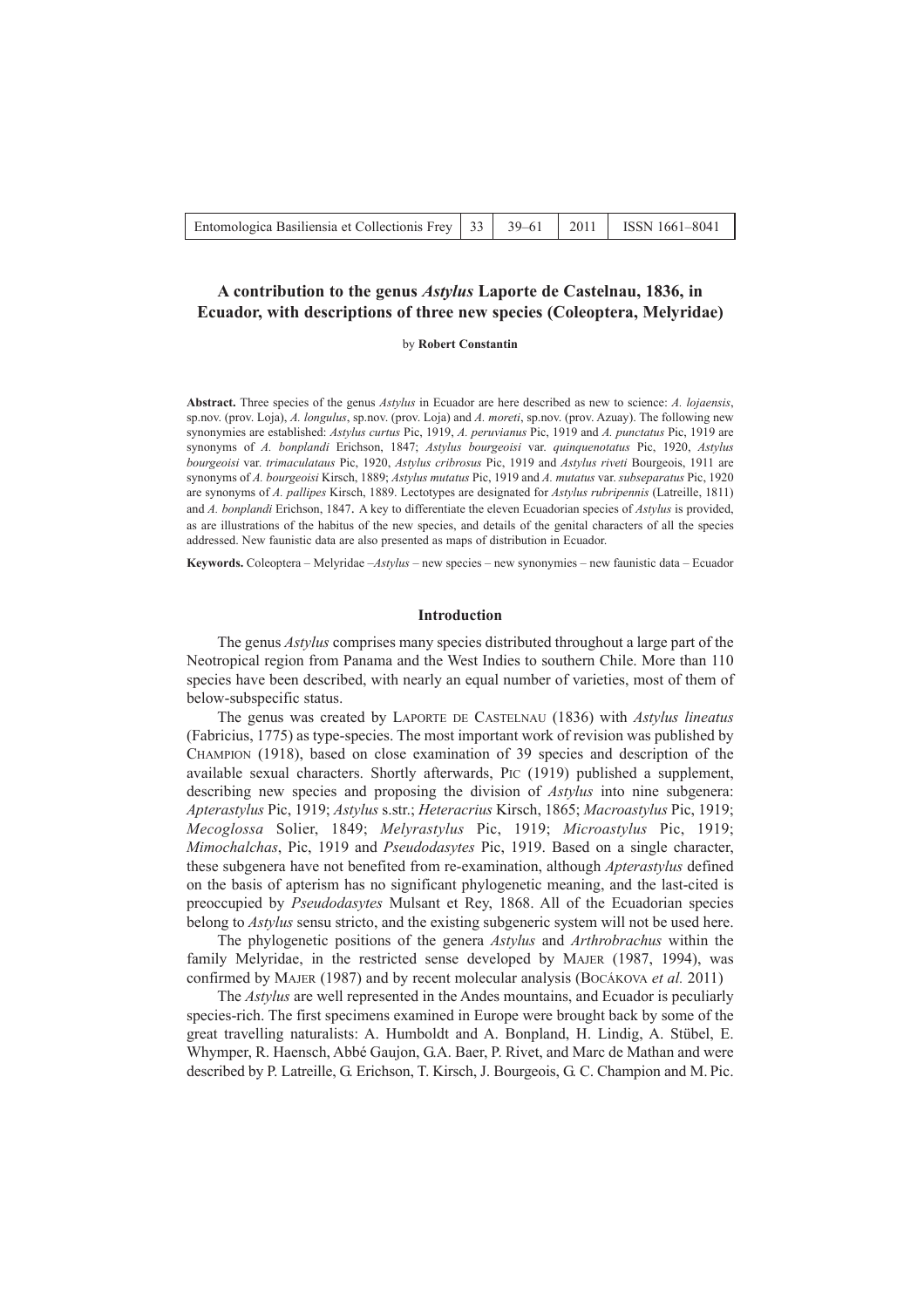According to the available catalogues (PIC 1929; BLACKWELDER 1945), fifteen species and varieties have been described from Ecuador, among which seven are recognized as of specific status, and the others are synonyms. Recent specimens have brought to light three new species. Studying these led to checking the entire historical collections of the genus *Astylus* described from Ecuador and its neighbouring countries.

### **Material and methods.**

This study is based on the specimens collected by P. Moret, on our own surveys between 2006 and 2011, and on the study of the large collections, over 1500 *Astylus*, held by the Pontificia Universidad Católica del Ecuador in Quito. Examination of Ecuadorian specimens, including the whole type-series preserved in the museums of Berlin, London, Paris and Torino, allows a series of synonymies to be proposed.

The methods employed have previously appeared in a contribution on the genus *Plectonotum* (CONSTANTIN 2008). The specimens, killed with a few drops of ethyl acetate, are dry-mounted and glued to a mounting board. Examination of the male genitalia needs some care, especially with older specimens. A safe method consists of: (1) softening the specimen in warm water for ten minutes; (2) separating the whole abdomen from the thorax with the help of two mounted needles with bent tips; (3) macerating in a small volume of hot potassium hydroxide for a few minutes; (4) using forceps to extract the genital armature through the intermediate tergites; (5) neutralizing in water to which a drop of acetic acid has been added; (6) washing and gluing separately the last abdominal segments, the tegmen and the median lobe to the mounting board. The terminology of the abdomen and genitalia follows MAJER (1987, 1994).

## **Abbreviations for the institutions in which the studied material (inclusive of types) is deposited**

| <b>BMNH</b> |                                                                       |
|-------------|-----------------------------------------------------------------------|
| MNHN        |                                                                       |
|             | MNHUB  Museum für Naturkunde der Humbolt Universität, Berlin, Germany |
|             |                                                                       |
|             |                                                                       |
|             |                                                                       |
|             |                                                                       |
|             | Quito, Ecuador                                                        |
|             | SMNS Staatlisches Museum für Naturkunde, Stuttgart, Germany           |
|             |                                                                       |

#### **Abbreviations for the measurement indices**

| $EL$ , $\ldots$ , $\ldots$ , elytron length from humerus to apex |
|------------------------------------------------------------------|
| $EW$ elvtra width together at the base                           |
| HW  head width including the eves                                |
| IOW  interocular width behind the antennal sockets               |
|                                                                  |
|                                                                  |
| TL total length                                                  |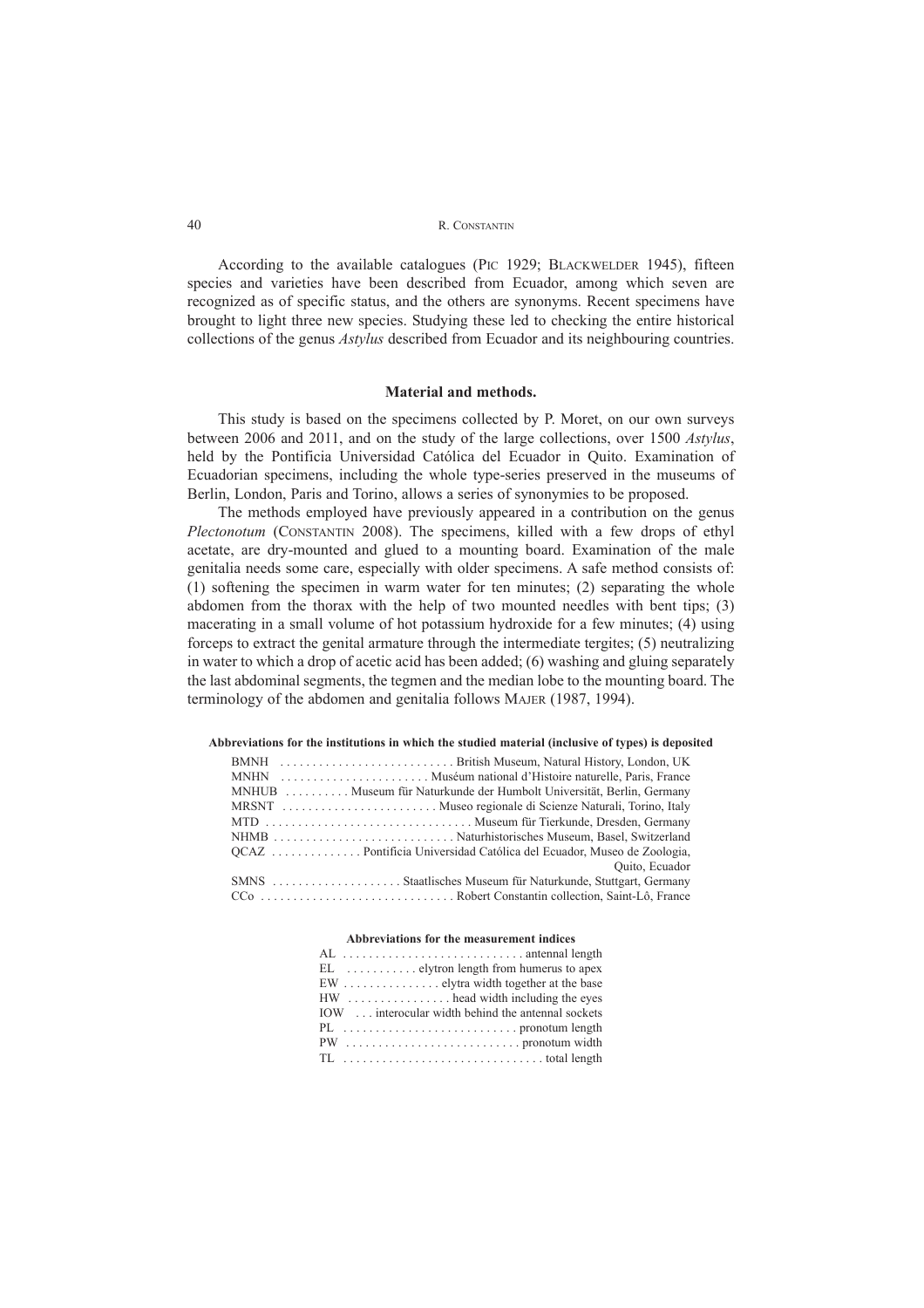

**Figs 1–4.** Male habitus: 1 – *Astylus rubripennis* (Latreille); 2 – *Astylus longulus* sp.nov.; 3 – *Astylus moreti* sp.nov.; 4 – *Astylus lojaensis* sp.nov.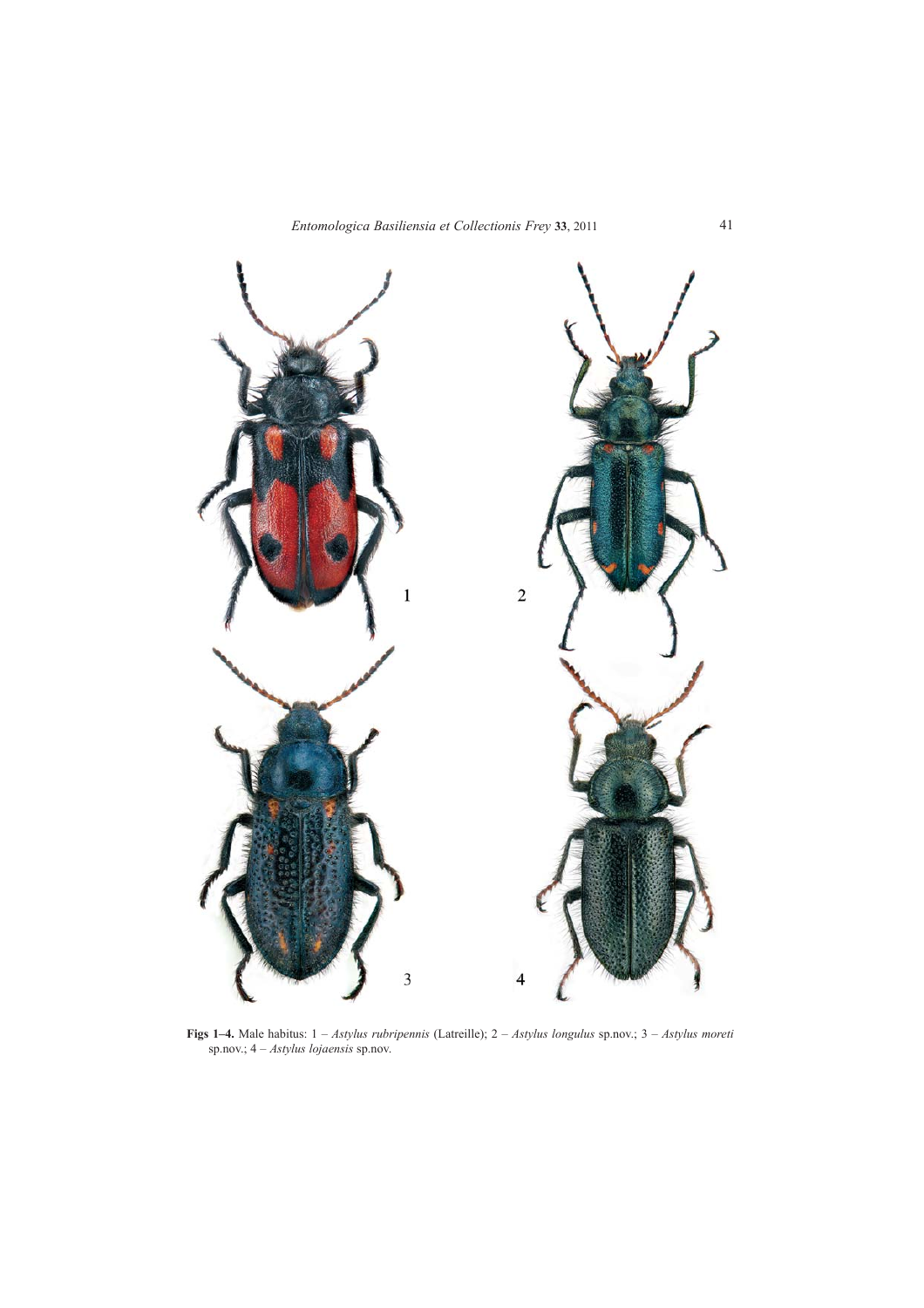

**Figs 5–16.** Apex of the male median lobes (phalli): 5, 6 – *Astylus rubripennis* (Latreille); 7, 8 – *Astylus bonplandi* Erichson; 9, 10 – *Astylus nigrolimbatus* Champion; 11, 12 – *Astylus moreti* sp.nov.; 13, 14 – *Astylus lojaensis* sp.nov.; 15, 16 – *Astylus pallipes* Kirsch. 5, 7, 9, 11, 13, 15 – lateral (slightly dorsal) view; 6, 8, 10, 12, 14, 16 – dorsal view.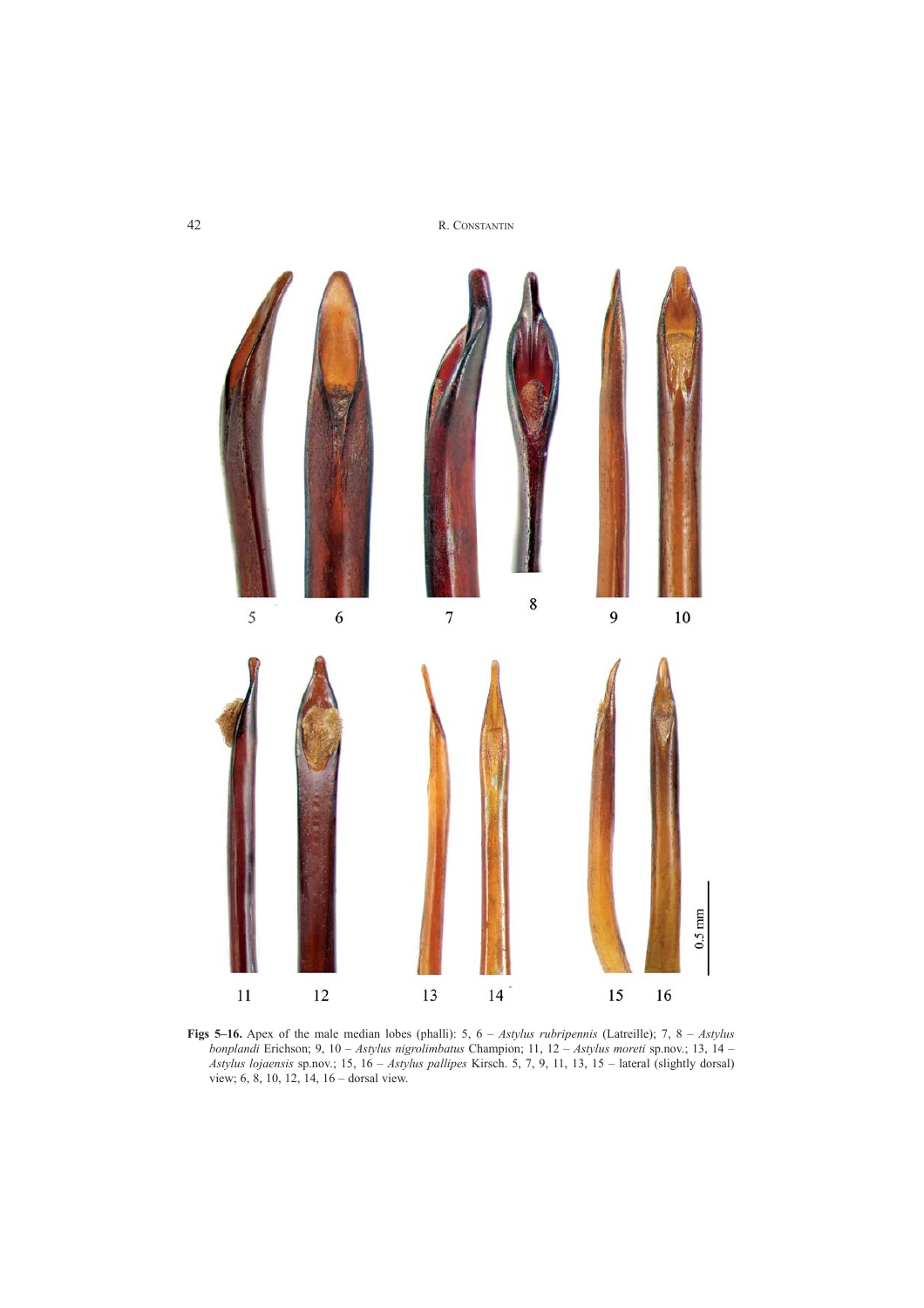

**Figs 17–28.** Apex of the male median lobes (phalli): 17, 18 – *Astylus luteoguttatus* Champion; 19, 20 – *Astylus bourgeoisi* Kirsch; 21, 22 – *Astylus luteicauda* Champion; 23, 24 – *Astylus coeruleotinctus* Champion; 25, 26 – *Asytylus sexpustulatus* Champion; 27, 28 – *Astylus longulus* sp.nov. 17, 19, 21, 23, 25, 27 – lateral (slightly dorsal) view; 18, 20, 22, 24, 26, 28 – dorsal view.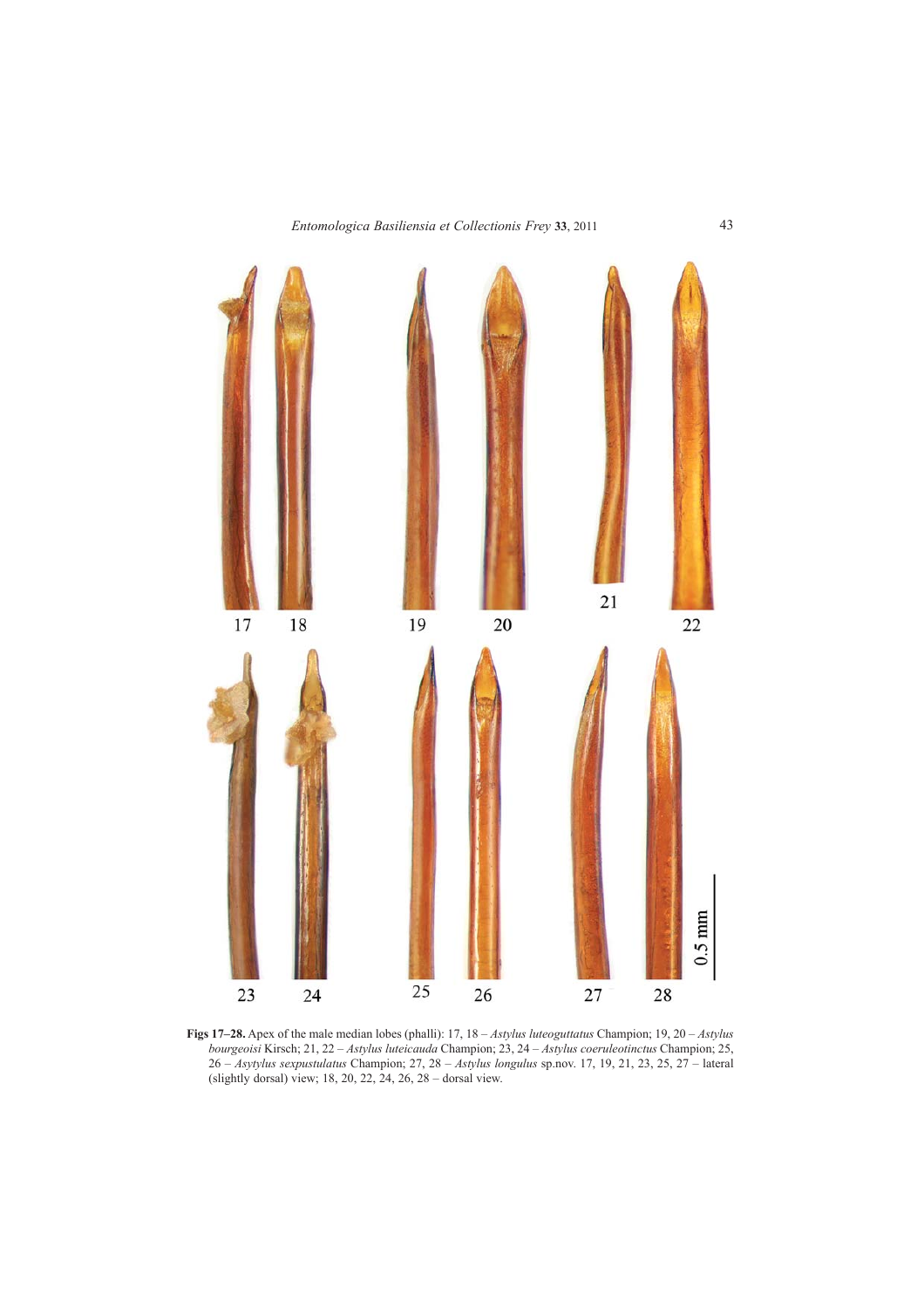# **Key to the Ecuadorian species of the genus** *Astylus*

| 1.  | Elytra in major part blue-black or black, with orange-yellow marks                                                                                                                                                                                                                                      |
|-----|---------------------------------------------------------------------------------------------------------------------------------------------------------------------------------------------------------------------------------------------------------------------------------------------------------|
| 2.  | 5.<br>Elongate. Elytra red with basal and preapical patches. Length 12-13                                                                                                                                                                                                                               |
|     | Shorter. Elytra orange-red with basal, median and preapical black                                                                                                                                                                                                                                       |
| 3.  | Outer margin of elytra with complete black edge. Median lobe with<br>Outer margin of elytra with its black border interrupted on the anterior                                                                                                                                                           |
| 4.  | Length 12-13 mm. Antennae short. Pronotum wide and transverse.<br>Median lobe with thickened tip at the apex.  A. bonplandi Erichson<br>Length 8-10 mm. Antennae slender. Pronotum less transverse. Tip of<br>median lobe with parallel point (Colombia, Venezuela, Peru).                              |
| 5.  | Elytra yellow with narrow marginal and sutural black borders and two<br>discal longitudinal black strips not reaching the apex. Length 7 mm.                                                                                                                                                            |
|     |                                                                                                                                                                                                                                                                                                         |
| 6.  | Elytra black with large orange-yellow strips, one large basal patch<br>from suture to calus, two discal median and preapical patches forming<br>a broken annulus. Pronotum quite narrow. Length 6 mm.                                                                                                   |
|     |                                                                                                                                                                                                                                                                                                         |
| 7.  | Elytra elongate, $2.2 \times$ longer than width together at the base. Male:<br>antennae long. Elytral punctures thin. Body quite narrow with elytral<br>apices pointed. Elytra metallic blue with three or four small, round, red<br>patches and a small round spot under the humeral cali. Median lobe |
|     | Elytra shorter, $1.9-2 \times$ longer than width together at the base. Antennae                                                                                                                                                                                                                         |
| 8.  | Apterous. Reduced humeral cali. Elytra strongly convex. Length 8                                                                                                                                                                                                                                        |
|     | Winged species. Elytra weakly convex with marked humeral cali.  9.                                                                                                                                                                                                                                      |
| 9.  | Tarsi black. Body blue-black. Pronotum wide and feebly convex.  11.                                                                                                                                                                                                                                     |
| 10. | Pronotum and elytra convex. Sexual colour differences: Male, elytra<br>black with or without a small preapical patch, female with black elytra<br>or black with a wide, red discal strip. Apex of the median lobe narrow,                                                                               |

elongate and dorsally curved. Length 6–7 mm. ... *A. lojaensis* **sp.nov.**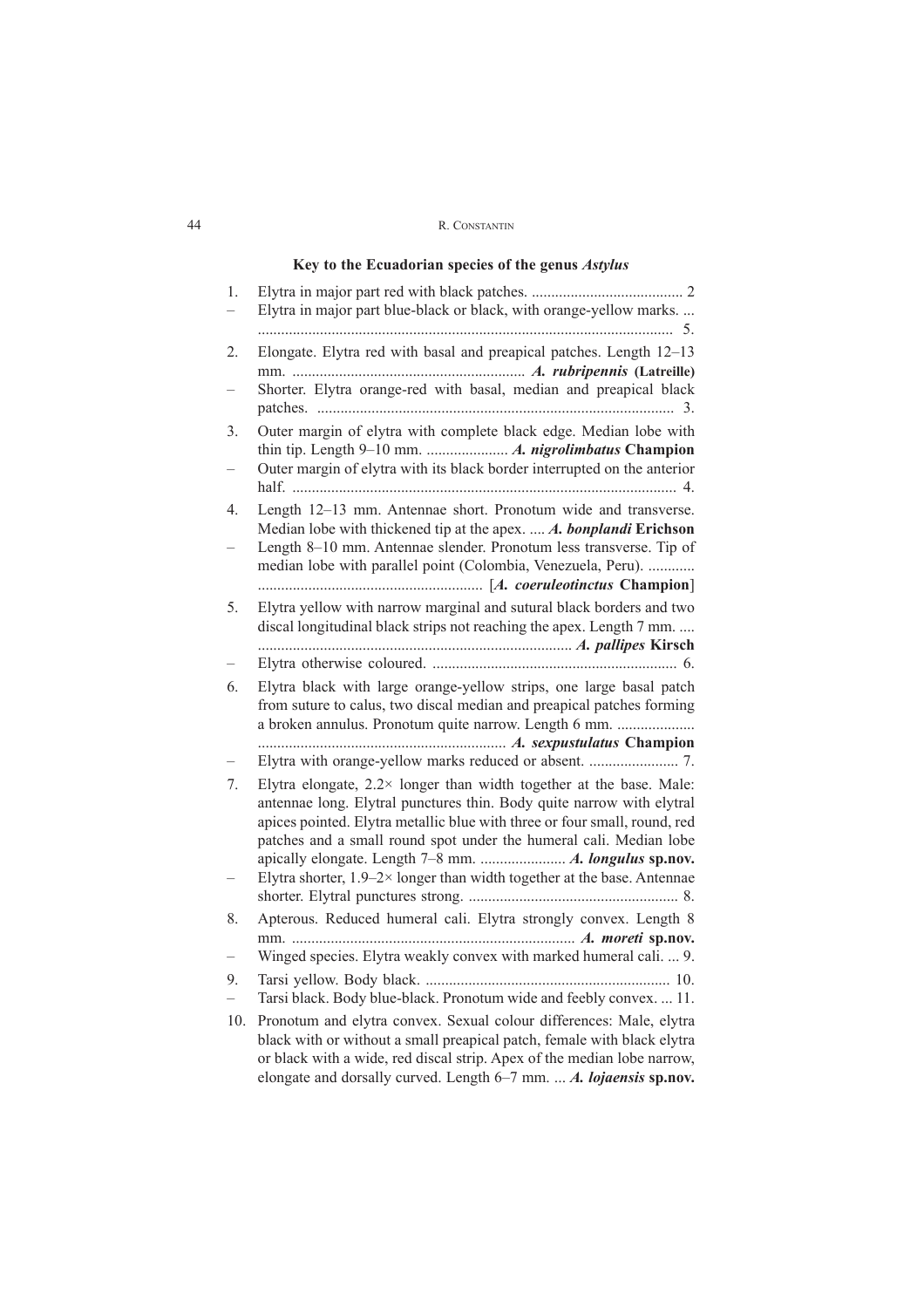- Pronotum and elytra less convex. Elytra black with an orange-yellow apical macula. Male antennae elongate. Length 5–6 mm. .................... ..................................................................... *A. luteicauda* **Champion**
- 11 Elytra shorter and strongly pubescent. Pronotum black with bronzegreen reflection. Elytra bronze-black with five orange-yellow discal patches and preapical annulus broken. Elytral punctures deeply impressed, the points as wide as the intervals between them. Median lobe slightly enlarged before the apex, the tip shortly triangular and dorsally convex. Length 7–8 mm. ..................... *A. bourgeoisi* **Kirsch** *–* Elytra quite narrow, weakly pubescent and with elytral apex pointed. Elytra metallic blue with three or four round, bright orange patches.
- Elytral punctation shallower. Median lobe with thinner, flattened apical tip, not enlarged. Length 7–8 mm. .............................................. ................................................................ *A. luteoguttatus* **Champion**

## *Astylus bonplandi* Erichson, 1847 Figs 7, 8, 29

*Astylus bonplandi* Erichson, 1847: 84.

= *A. curtus* Pic, 1919a: 4, **syn.nov.**

= *A. perforatus* Pic, 1919a, HT: 1–2, **syn.nov.**

= *A. peruvianus* Pic, 1919b: 20, **syn.nov.**

= *A. punctatus* Pic, 1919a, HT: 4, **syn.nov.**

*A. bonplandi* var.*bijunctus* Pic, 1919a, and *A. bonplandi* var *erichsoni* Pic, 1920, belong to different species.

**Type material.** *Astylus bonplandi* is represented in MNHUB by a unique female syntype labelled "Bonplandi Dej./D. rubripennis Var. Latr./Perú Bras. Hag." handwritten on a box-green label. Its original description does not mention the locality but gives a reference to the figure 4 in Latreille's description of *Dasytes rubripennis*. This may suggest that Erichson described as new a darkly marked specimen of LATREILLE (1811, plate 17, figure 4), restricting the interpretation of *Astylus rubripennis* to the reddish form, as illustrated in Latreille, *loc. cit*. figure 3. According to LATREILLE (1811), both clear and dark forms of *Dasytes rubripennis* came from "Jaen de Bracamoras". There is no direct evidence that the specimen described by Erichson had been collected by Humboldt & Bonpland. However, it is identical to the figure 4 by Latreille and the locality name "Bras. Hag" may be a contraction of "Bracamoras". A life history of Alexander von Humboldt mentions that he has been living in Paris during the period 1800-1810. There he submitted his collections of insects to Pierre Latreille. A. von Humboldt lived in Berlin after 1827 where he met Erichson. Considering the need of clarifying the status of *A. rubripennis* Latreille and its variation, the syntype of Berlin is presently designated as the lectotype of *Astylus bonplandi* Erichson, 1847. Our series of Ecuadorian specimens from the Loja province were compared to the lectotype of *A. bonplandi* and are identical.

*Astylus curtus* is represented by a single male syntype labelled "Pérou/Prov. Huallaga/Rio Mixiollo 1200 m/ G. A. Baer 7-8-1900". It is a synonym of *A. bonplandi.*

*Astylus perforatus* is represented in the Pic collection by a single male syntype mis-labelled "Dahomey//rubripennis Latr.//type//perforatus Pic", an African country but recognized by Pic as coming from South America. It is a synonym of *A. bonplandi*.

*Astylus peruvianus*: the Pic collection contains four syntypes labelled "Huancabamba, N. Peru 3000, H. Rolle". This locality is in the Piura province,  $5^{\circ}02^{\prime}S$ -79°04′W. One male syntype, after examination of the genital armature, was revealed to be identical with *A. bonplandi*.

*Astylus punctatus* is represented in the Pic collection, MNHN, by two female syntypes labelled "punctatus/Equateur/type (man.Pic)". No differences observed with *A. bonplandi*.

*Astylus bonplandi* var. *erichsoni* Pic, 1920, was described from Peru. One male syntype in the Pic collection labelled "Callanga/Peru//type//v.Erichsoni Pic". This is not a synonym of *A. bonplandi*, and represents another species, differing in more elongate elytra, deeply incised sternite VIII and lengthily-pointed tip of the median lobe.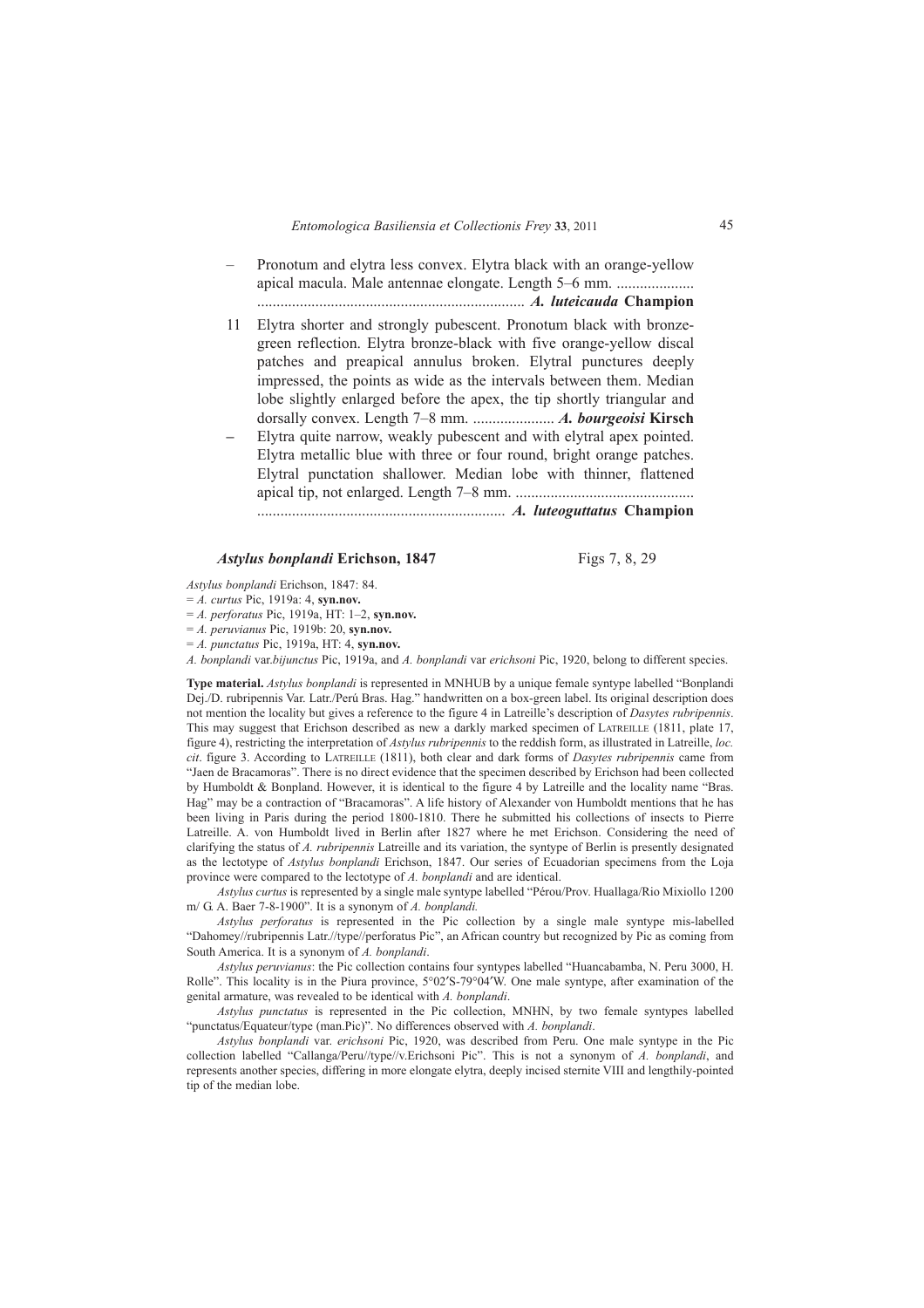*Astylus bonplandi* var. *bijunctus* Pic, 1919, was described from Bolivia. One male syntype in the Pic collection with the labels "Bolivie//bonplandi v. bijunctus". It is not a synonym of *A. bonplandi* but a different species near to *A. bonplandi* var. *erichsoni* Pic.

**Other material examined.** COLOMBIA, PUTUMAYO: San Francisco, 2500 m, 7.XI.1968, *M. Deschamps* (MNHN); – *idem*, San José Pasto-Sibundoy, 2900 m, 6.XI.1968, *M. Deschamps* (MNHN). ECUADOR, NAPO: Pununo, 20 km E Puerto Napo, 5.XI.2002, *R. Forster*; – Papallacta, Chalpi, 2800 m, 2.II.1985, *P. Moret*; – Laguna Papallacta, 3350 m, 5.IV.1986, *P. Moret*; – Papallacta pass, 3722 m, 23.XI.2006; – *idem*, 3788 m, 03.XII.2007; – Cuyaja (QCAZ); – PICHINCHA: Cayambe NE, lago San Marcos, 3600 m, 16.IX.1984, *P. Moret*; – *idem*, 3000 m, 26.I.1985, *P. Moret*;– *idem*, 3457 m, 19.V.2011; – COTOPAXI: via Salcedo-Tena (QCAZ); – TUNGURUHUA: Ambato, *Anda Vasconez* (MNHN); – BOLIVAR: Cashca Totoras, (QCAZ); – AZUAY: Gualaceo 30 km E, 3.00-78.38, 3422 m, 16.XI.2006; – *idem*, 28.XI.2007; *–* Sigsig 15 km SE, carretera de Gualaquiza, 2790 m, 15.XI.2006; – CHIMBORAZO: laguna de Atillo, 2°.10′S-78°.30′W, 3551 m, 1.XII.2007; – MORONA-SANTIAGO: Sigsig 30 km E, 2470–2800m, 15.XI.2006; – *idem*, 26.IV.2009; – EL ORO: Chillacocha, 3°29′S-79°38′W, *P. Rivet* (MNHN); – LOJA:–Loja, 2100 m, 4.III.1995, *Hornburg & Krause*; – Loja-La Torre km 17, 2450 m, 24.VI.1986, *P. Moret*; – Loja 20 km S, 3°.52′S-79°.16′W, 2670 m, 7.V.2009; – Amaluza, carretera de las lagunillas, 2850 m, 10–12.V.2011; – ZAMORA: Loja-Zamora km 30, 1900 m, 12.IV.1985, *P. Moret*; – *idem*, 2024 m, 18.XI.2006; *–* Yangana 18 km S, 2680 m, 28.XI.2008*.* Unless otherwise mentioned, collection was made by the author.

**Taxonomic remarks.** *Astylus bonplandi* is a variable species in the extension of the black patches on the elytra, and also in the depth of the elytral punctation, which may be very thin and shallow or dense and deeply marked as in *A. bourgeoisi*. This variation does not show any particular distribution but within a population in a defined locality the specimens display a similar shallow or deep punctation. It is important to include an examination of the genital armature in any identification. *A. bonplandi* is unique in the apex of the median lobe, abruptly narrowed, with the narrow apical part thickened distally.

**Natural history.** While most of the *Astylus* species are observed on flowering vegetation, appearing to favour medium-sized Asteraceae, *Astylus bonplandi* is a species living on the high paramos, often in cloud, and has been observed at ground level, sometime in great numbers on disturbed substrate. In the warmest periods of the day, they appear on stones, eating foliaceous lichens or certain mosses. On the Papallacta pass (Napo province, 3788m, 3.XII.2007), it was surprising to observe both adults and mature larvae of *Astylus bonplandi* active on the earthy soil between stones.

**Distribution.** In Ecuador, found on the eastern cordillera from Imbabura province to the Peruvian border. Several documented findings in the Oriente at low altitude, but only found in abundance over 2600 m. In Peru, several neighbouring species need to be redefined.

### *Astylus bourgeoisi* Kirsch, 1889 Figs 19, 20, 30

*Astylus bourgeoisi* Kirsch, 1889: 11, pl. 1 Fig. 21.

- = *A. bissexguttatus* Gorham, 1891, synonymy confirmed.
- = *A. bourgeoisi* var *quinquenotatus* Pic, 1920: 2, **syn.nov.**
- = *A. bourgeoisi* var. *trimaculatus* Pic, 1920: 2, **syn.nov.**
- = *A. riveti* Bourgeois, 1911: 213, **syn.nov.**

= *A. cribrosus* Pic, 1919b: 20, **syn.nov.**

**Type material.** *Astylus bourgeoisi*: The type-locality of *A. bourgeoisi* is in Colombia, prov. Nariño, Tuquerres (70 km NE of El Angel) and it is also from Mindo in Ecuador. The collection of MNHUB contains a syntype with the handwritten green label "Tuquerres".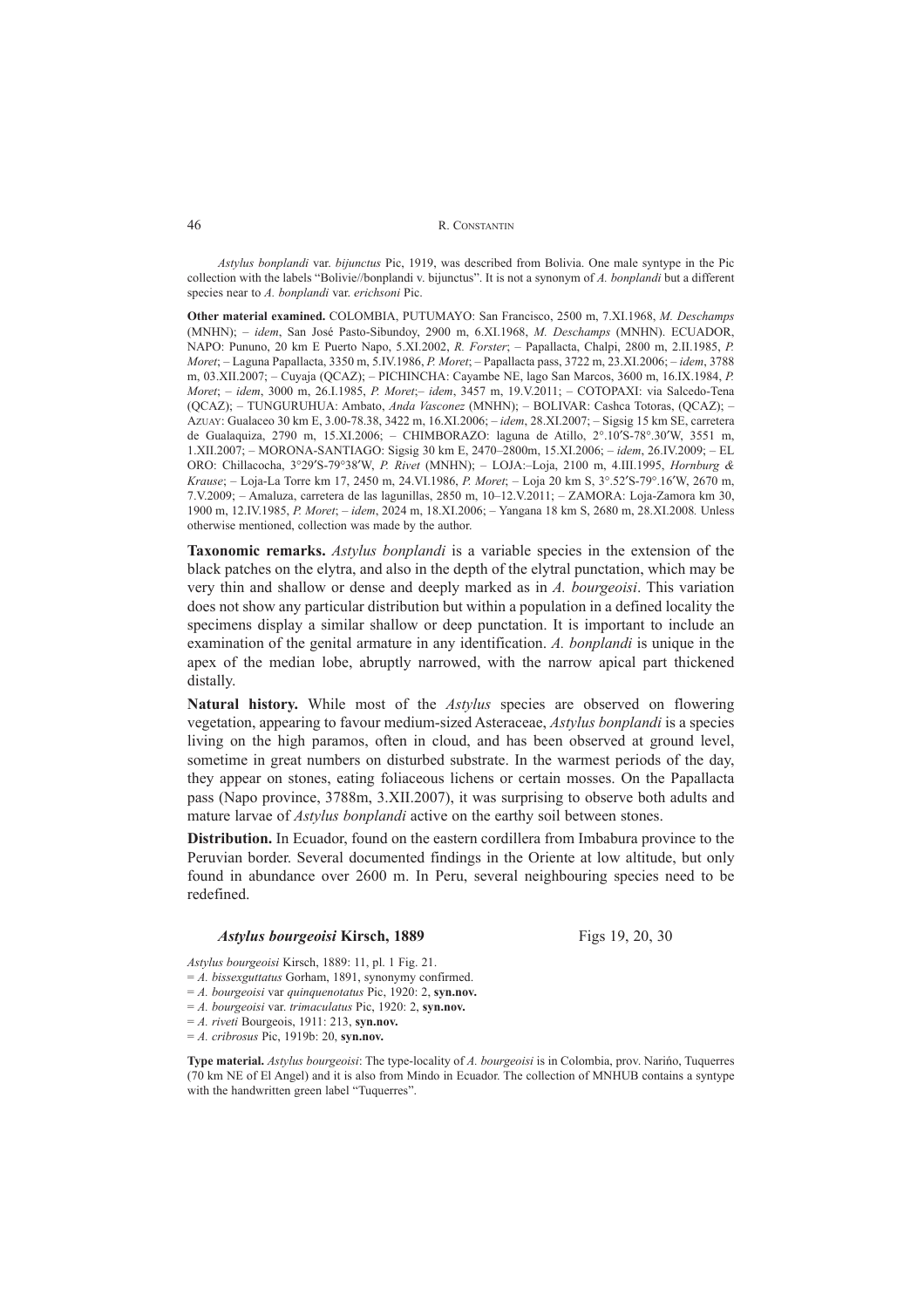*Astylus bissexguttatus* Gorham is represented by several syntype specimens in the Pic collection at MNHN. Unfortunately, some of theses syntypes have been redescribed as the new varieties *bourgeoisi* var. *quinquenotatus* and var. *trimaculatus* Pic, 1920. They are of below-subspecific status and are synonyms of *A. bourgeoisi*. The first syntype of *A. bissexguttatus*, illustrated in GORHAM (1891), was re-examined and confirmed to be a synonym of *A. bourgeoisi*.

*Astylus cribrosus* Pic, 1919, is represented in the Pic collection at MNHN by a male syntype, labelled "Equateur, Cañar (unknown writing)/"♂"/"Astylus riveti Bourg. (handwritten by Champion)"/"type (ms by Pic)". Examination confirms it as a male specimen of *A. bourgeoisi* similar to the specimens from Pichincha province.

*Astylus riveti* Bourgeois, 1911 has been described from a unique specimen from Tioloma, 4163 m [Pic de Tioloma, 2°18′S-78°38′W] in the Eastern cordillera near Alausi. The holotype (by monotypy) has been found in the MNHN material. This specimen is a female and no conclusion could to drawn as to its status apart from confirmation as a pale-coloured form of *A. bourgeoisi*. However, other similar specimens with the same colour pattern have been observed, namely: Azuay, Gualaceo-Mendez km 13, 3030 m, 28.VII.1985,  $1 \nsubseteq P$ . *Moret* (CCo); 3 km W Parque Nacional Cajas, 2°48′S-79°19′W, 3370 m, 27.XI.2007, 1 ♂ 2 ♀, *R. Constantin.* The male specimen has genitalia identical to *A. bourgeoisi* and *A. riveti* is here considered as a synonym of *A. bourgeoisi.*

*Astylus bourgeoisi* is cited by GORHAM (1891) from Quito, Pichincha, Cotocachi, Antisanilla-Piñantura and Machachi; by BOURGEOIS (1911) from Tulcan, La Rinconda, El Angel, Casitagua.

**Other material examined.** ECUADOR: CARCHI: El Angel, 3055 m, 7.XII.2007; – IMBABURA: Chachimbiro, 2700 m, 19.I.1985, *P. Moret*; – Pimampiro, VIII.1986, *G. Onore* (QCAZ); – La Esperanza, 3200 m, 24.VI.2001, *F. Falcone* (QCAZ); – Atuntaqui, 2387 m (QCAZ); – PICHINCHA: Perucho, 4.III.1931, *R. Benoist* (MNHN); – El Corazon, 3480 m, 24.I.1986, *P. Moret;* – Quito, Mariscal, 2800 m, 16.II.1986; – Rucu Pichincha vers. E, 4100 m, 25.VII.1985; – Guagua Pichincha vers. SSE, 4000 m, 17.III.1985; – Atazaco flanc E, 3500 m, 22.II.1986, these fours localities by *P. Moret*; – San José de las Minas, Nariz del Diablo, 3160 m, 20.V.2011; – Olmedo 7 km E, 3277 m, 19.V.2011*;* – *idem*, Olmedo 2 km S, 3100 m; – NAPO: Reventador; Papallacta; San Rafael; Puerto Napo (all QCAZ); – COTOPAXI: Cotopaxi nord, Limpiopongo, 3750 m, 7.X.1986, *P. Moret;* – Cotopaxi nord, Arenal volitans, 3850 m, 15.IV.1986, *P. Moret.* – TUNGURAHUA: Baños, Ulba, 30.IX.1968 (SMNS); – Baños, *R. P. Blanc*, 1895 (MNHN); – *idem*, IX.1984, *R. Colime* (QCAZ); – MANABI: Chone, 15.IV.2006, 1 ♀, R. Aguinaga (QCAZ); – GUAYAS: Isla Puna, La Concordia, 2°46′S-79°54′W, 5.IV.2003, *N. Saeno* (QCAZ); – CHIMBORAZO: Riobamba (QCAZ); – Taxan, 2920 m, 24.IV.2009;– CAÑAR: Zhud 1 km N, 2961 m, 6.V.2010; – *idem*, 16.V.2010; – *idem*, 03.V.2011; – AZUAY: Cuenca, *G. Onore* (QCAZ); – 3 km W of the border of Parque national Cajas, 3370 m, 27.XI.2007; – 3 km E of the border of Parque national Cajas, 3570 m, 27.XI.2007; – La Reina de la Paz, Oña 37 km N, 3246 m, 27.IV.2009; – Passo de La Tinajilla, 50 km S Cuenca, 3187 m, 27.IV.2009; – LOJA: Loja, Rio Zamora, 2064 m, *I. Ojeda* (QCAZ); Saraguro 3 km S, 3°39′S-79°15′W, 2835 m, 7.V.2009. Unless otherwise specified, collections were made by the author and are preserved in CCo.

**Taxonomic remarks.** *Astylus bourgeoisi* displays a great variability of the elytral patches. Typical specimens have one or two basal orange spots, one or two median patches and a complete irregular annulus near the apex of the elytra, enclosing an irregularly round black spot. In some specimens the orange markings are reduced to two or three spots and the distinctive annuliform arrangement of the apical spots helps identify the species. The specimens in which the elytral orange patches are more extended than the bluish-black integument correspond to the colour variety *riveti*. The elytral pubescence is also variable, with a development of thin, recumbent, whitish setae in addition to the long, erect, black bristles. These specimens are more frequent in the Carchi and Imbabura provinces, but do not form exclusive groups within any given population.

**Natural history.** In the first Ecuadorian observations made by E. Whymper in GORHAM (1891), *Astylus bourgeoisi* was given as "found almost everywhere, between 8000 and11,000 feet" [*ca*. 2400 – 3400 m] In the inter-Andean valley from the Colombian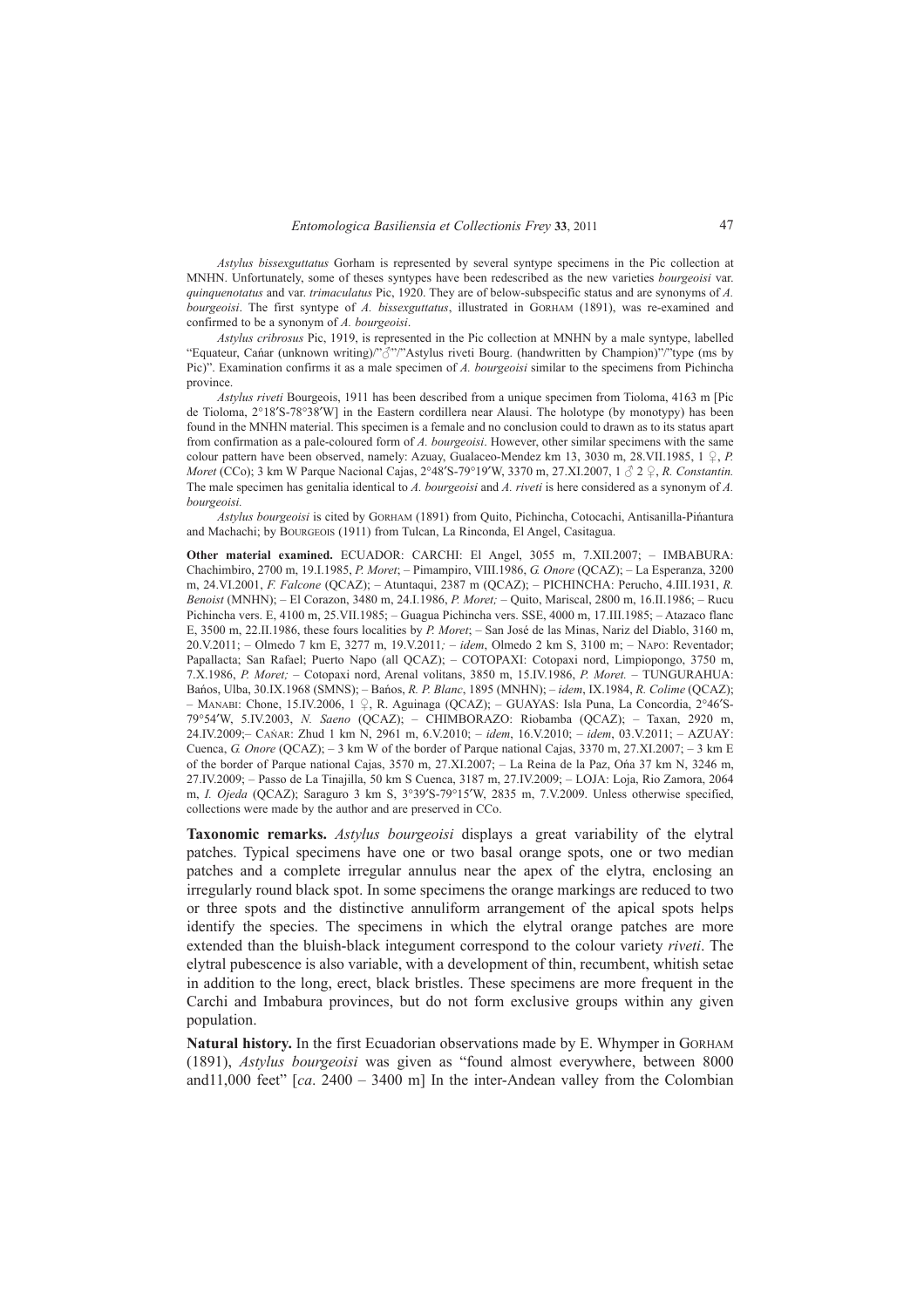border to Peru, it can be found on many flowering plants, with a preference for Asteraceae, including thorny plants such as *Cirsium*. The collections in the QCAZ museum at Quito contain over 650 specimens, most of them from Pichincha province.

**Distribution.** From Colombia, it is known from the type locality of Tuquerres. In Ecuador, it is found from 2700 m to over 4000 m. Two observations, documented by well-labelled specimens in QCAZ, were made near to, or on, the coast at Chone and Isla Puna. It would be interesting to find from these stations whether these observations are occasional or established. No confirmed data south of Loja.

#### *Astylus coeruleotinctus* **Champion, 1918** Figs 23, 24

*Astylus coeruleotinctus* Champion, 1918: 345–346.

**Remarks.** A species of the *A. bonplandi* group. It resembles *Astylus nigrolimbatus* and differs in more slender antennae, narrower pronotum and elytra, elytral patches and median lobe not dilated before apex, end of the tip parallel at some length.

**Distribution.** "Colombia", "Bogota", "Venezuela", "Peru". The actual distribution remains imprecise as only one specimen of the type series has a defined locality.

This species is included in the key because its discovery in Ecuador is highly probable.

### *Astylus longulus* **sp.nov.** Figs 2, 27, 28, 30

**Type material.** Holotype ♂: LOJA, 25 km W Catamayo, camino de Santiago, 3°59′S-79°30′W, 2264 m, 8.V.2011. Paratypes: *idem*, 10 ♂ 9♀; – 30 km W Catamayo, road to Tambara, 3°58′S-79°32′W, 1976 m, 3.V.2009,  $2 \text{ } \circled{3}$   $\circled{2}$ ;  $-25$  km W Catamayo, road to Zaruma, Zambi,  $3^{\circ}57'$ S-79°30′W, 2085 m, 12.V.2010, 1  $\circled{3}$ . Holotype and paratypes deposited in QCAZ (Zoological museum of the PUCE), other paratypes preserved in BMNH, MNHN, MNHUB, NHMB and CCo.

**Description.** Holotype  $\Diamond$ . Length 8.7 mm. Body, legs and abdomen black with greenishblue to dark blue metallic reflection. Antennae black, the first four joints in major part and the insertion of the following six orange-yellow. Elytra metallic blue with six bright yellow orange spots arranged in a single patch at centre, a minute spot under the humeral calus, a narrow antemedian spot near the epipleura, two post-median spots disposed transversely near the suture and on the lateral margin, one larger preapical V-shaped patch.

*Head* weakly rostrate, the eyes laterally twice the length of the genae. Frons and vertex depressed, smooth, markedly punctate, the points larger than the intervals between them. Antennae slender, antennomeres I–IV narrow, VII 1.9× longer than wide, VIII–X subparallel, their outer margin slightly concave.

*Pronotum* 1.22× wider than long, slightly convex, smooth, finely and densely punctate, the points narrower than the intervals between them; sides rounded, narrowing equally anteriorly and posteriorly. Pronotal pubescence quite thin and sparse.

*Elytra* elongate, parallel,  $2 \times$  longer than width together, slightly convex, lengthily narrowed apically, humeral calus marked, suture slightly elevated, apex non-crenulate. Elytral punctation shallow. Elytral pubescence of long, thick, erect black bristles and also, shorter, thinner, upright brown setae. Metatarsi as long as metatibiae.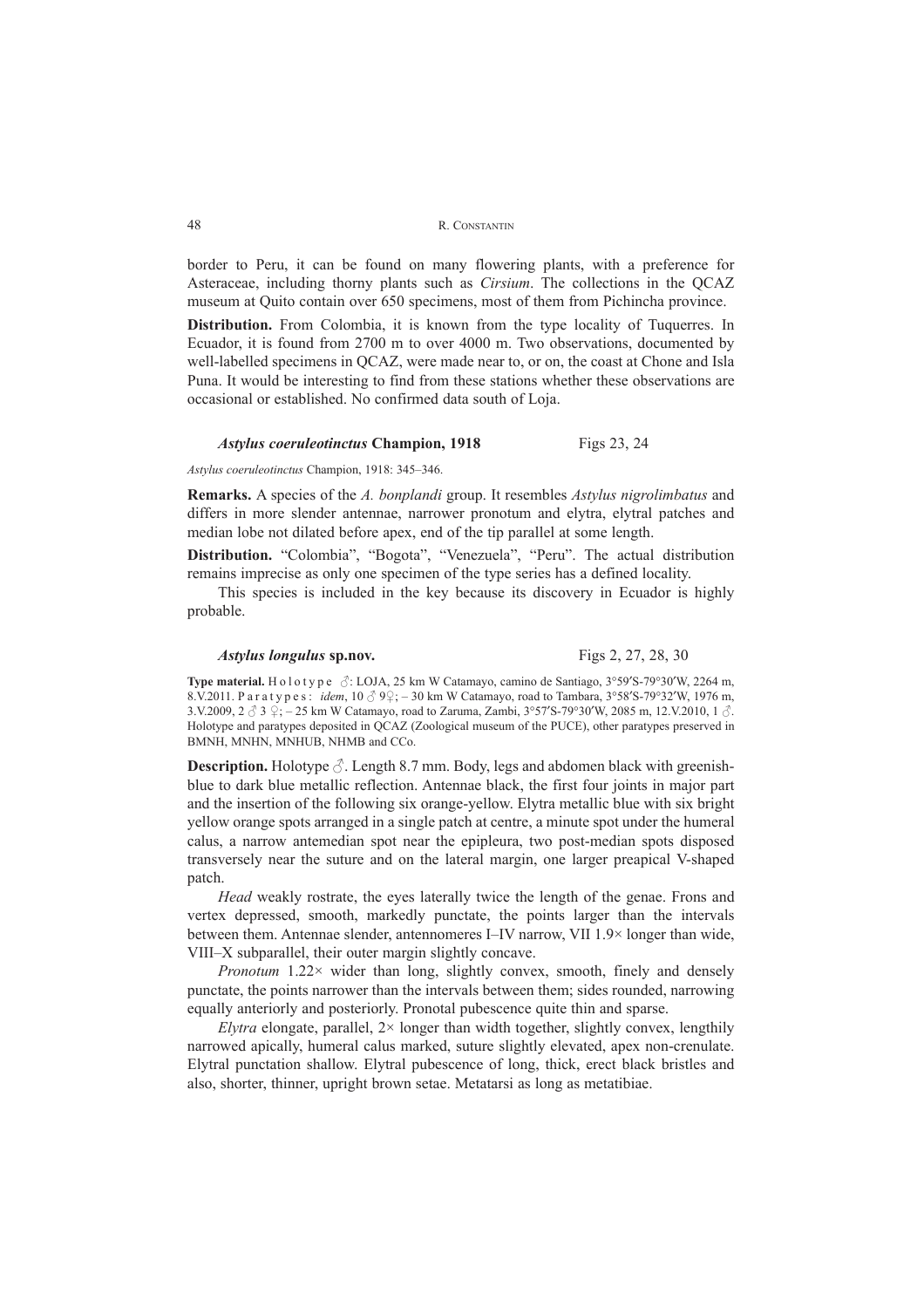*Abdomen*: sternite III (first visible) with a minute hook-like process . Apical margin of sternite VIII with round emargination. Sternite VIII elongate, subtrapezoidal, incised by a longitudinal furrow, the apical margin finely incised. Tergite VIII elongate, apical margin rounded.

*Aedeagus*: median lobe dilated before the apical part, tip lengthily narrowing. Tegmen split in the apical quarter, parameres long, quite wide and apically rounded.

*Dimensions*: AL = 4.3 mm; HW = 1.67 mm; IOW = 1.01 mm; PL = 1.94 mm; PW  $= 2.37$  mm; EL = 5.9 mm; EW = 3 mm. Others  $\delta$  paratypes: TL = 8.2 – 9.6 mm; mean 8.8 mm.

♀ . Differs in shorter antennae, protarsomere V much thinner, elytra widened in the apical third, sternite VII apically weakly concave, sternite VIII with a shallow furrow.

Dimensions of a medium-sized female paratype:  $TL = 9.3$  mm;  $AL = 2$  mm;  $HW =$ 1.1 mm; IOW = 0.66 mm; PL = 1.5 mm; PW = 2.03 mm; EL = 4.9 mm; EW = 2.56 mm. Others  $\Omega$  paratypes: TL = 9.5–10.2 mm; mean 9.9 mm.

**Etymology.** The specific name refers to the elongate body shape.

**Differential diagnosis.** *Astylus longulus* is very near *A. luteoguttatus* from which it differs in its greater size, more elongate antennae and elytra, an additional spot on the underside of the humeral calus and other form of male genitalia.

**Natural history.** A few *Astylus longulus* were first found together with *A. sexpustulatus, A. lojaensis* and *A luteoguttatus* at Tambara. Later, the species was found in numbers nearby, at a higher elevation on a mountain slope covered by dense, mixed vegetation of flowering bushes, mainly Asteraceae.

## *Astylus lojaensis* **sp.nov.** Figs 4, 13, 14, 29

**Type material.** Holotype ♂. ECUADOR, LOJA: San Pedro de la Bandita 5 km N, 3°53′S-79°25′W, 1808 m, 10.V.2010. Paratypes. *idem*, 4 ♂ 4 ♀; – *idem*, El Cisne 3 km S, 3°52′S-79°25′W, 2312 m, 10.V.2010, 15 ex.; –30 km W Catamayo, road to Tambara, 3°58S′-79°32W′, 1976 m, 3.V.2009, 5♂ 2 ♀; – *idem*, 5.V.2009, 1 ♂; – *idem*, 11.V.2010, 5 ex; – *idem*, 8.V.2011, 4 ex.; – Carretera Loja-Zaruma km 57, 1900 m, 12.IV.1985, 1 ♂, *P. Moret*; – Catacocha 25 km NE, carretera de Zaruma km 4, 2341 m, 8.V.2011, 2 ex.; – Utuana 5km E,  $4^{\circ}22'S-79^{\circ}41'$ , 2622 m, 14.V.2010, 1  $\circ$ . Unless otherwise specified, collection was made by the author. Holotype deposited in QCAZ, paratypes preserved in QCAZ, BMNH, MNHN, MNHUB, NHMB, and CCo.

**Description.** Holotype  $\Diamond$ . Length 7.6 mm.  $\Diamond$ : Body black with charcoal tint. Antennae fulvous, base of first and apices of terminal five antennomeres brown. First four tarsomeres and base of fifth fulvous.  $\mathcal{L}$ : Black, elytra with variable orange or orange-red discal strip.

*Head* weakly rostrate, the genae laterally as long as half eye diameter. Eyes slightly convex. Frons and vertex finely punctate, interantennal space nearly impunctate, lustrous. Temples long, subparallel. Antennae moderately elongate, antennomeres V–IX obconical, VII 1.35× longer than wide.

*Pronotum* 1.27× wider than long, smooth, distinctly convex transversally and anteriorly, the punctation very thin, points  $3 \times$  smaller than the intervals between them. Sides thinly bordered, shortly reflexed, rounded, equally narrowed anteriorly and posteriorly. Base bisinuate. Pronotal pubescence of thin, black, erect setae.

*Elytra* elongate, 1.9× longer than width together, parallel in the basal two-thirds, then triangularly narrowed, coarsely punctate, the points deep-set, a little smaller than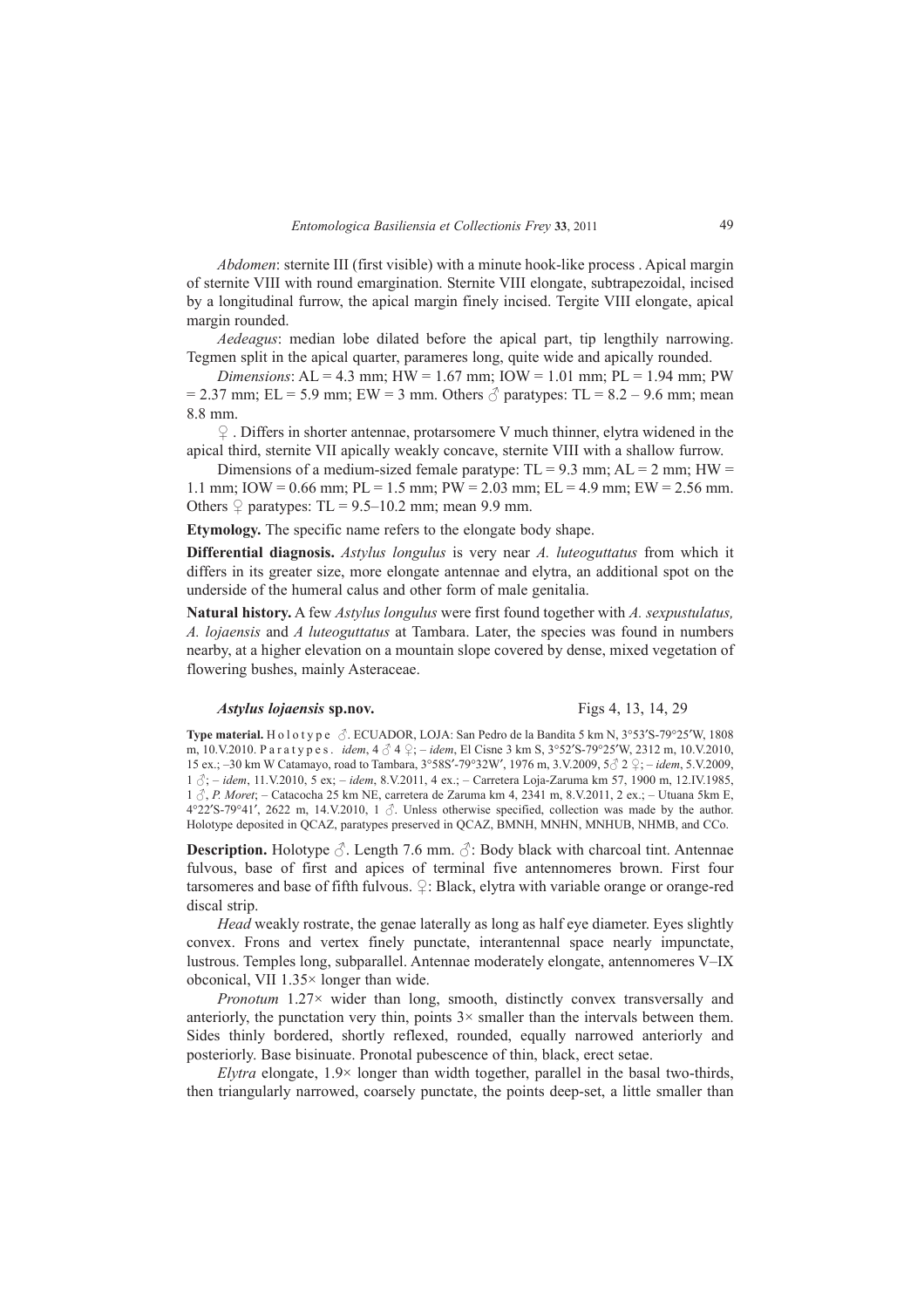the intervals between them, apex not crenulate. Elytral pubescence of quite long, black, erect setae.

*Abdomen*: sternite III (first visible) with a small hook-like process at the anterior margin. Sternite VII not emarginate. Sternite VIII long, subtrapezoidal, apical margin with a small triangular incision. Tergite VIII as long as wide, its apical margin truncate.

*Aedeagus*: the median lobe has a long, narrow apical part directed slightly upwards. Tegmen split in the apical third, parameres long, thin, apically narrowed.

*Dimensions*: AL = 2.75 mm; HW = 1.53 mm; IOW = 0.97 mm; PL = 1.87 mm; PW  $= 2.37$  mm; EL = 4.9 mm; EW = 2.59 mm. Others  $\sigma$  paratypes: TL = 6.5 – 8 mm; mean 7.3 mm.

♀. Differs in shorter antennae, less convex pronotum and the red patterns on the elytra.

Dimensions of a medium-sized female paratype:  $TL = 7.2$  mm;  $AL = 1.6$  mm; HW  $= 1.31$  mm; IOW = 0.87 mm; PL = 1.56 mm; PW = 2.16 mm; EL = 4.6 mm; EW = 2.6 mm. Others  $\varphi$  paratypes: TL = 6.4–8.2 mm; mean 7.2 mm.

**Variability.** *Astylus lojaensis* displays a unique sexual variation in the elytral colouring. The males usually have uniformly black elytra, but 10% of them have a very small orange spot on the elytral base, or two basal and preapical spots. The females usually (70% of them) have striking bicolorous elytra, black with a wide, orange discal strip from base to apex, not reaching the base of the suture, nor the lateral margins, enclosing a round, black preapical point. A few females have the black elytral strip reduced to a narrow juxta-sutural line. About 30% of females have black elytra, completely or with two basal and preapical orange spots.

**Etymology.** The specific name refers to the province of origin.

**Differential diagnosis.** *Astylus lojaensis* is very near *A. rufitarsis* Pic, 1903, described from "Pérou, prov. Otuzco, Choquisongo, III.1903, G. A. Baer", and represented in the Pic collection by a series of syntypes. *Astylus rufitarsis* is different in its smaller size of 6.5 mm, the more slender  $\delta$  antennae (2.6 mm), the less convex pronotum, the shorter and apically crenulate elytra, and the apex of the median lobe shorter and wider.

**Natural history.** *Astylus lojaensis* was first found as a few specimens together with *A. sexpustulatus, A. longulus* and *A luteoguttatus*. at Tambara. It was found locally abundant on yellow Asteraceae flowers along the road from San Pedro de la Bandita to El Cisne.

#### *Astylus luteicauda* Champion, 1918 Figs 21, 22, 29

*Astylus luteicauda* Champion, 1918: 350–351.

**Type material.** *A. luteicauda* has been described from 2 ♂ and 3 ♀ from Loja and Zaragura (leg. Rosenberg in coll. Fry, NHM-London). Four syntypes are preserved in BMNH:  $1 \circ 2 \circ 1$  abelled "Equador/Zaragura//Fry coll.//Astylus luteicauda [man.Champion] and 1  $\beta$  same labelling, from Loja. Another  $\varphi$  syntype from "Zaragura" is preserved in the Pic collection at MNHN. These five syntypes have been examined and found to conform to their description.

**Other material examined.** AZUAY: Oña 10 km N, 3029 m, 14.V.2011*;* – Oña 10 km S, 2866 m, 14.V.2011*; –* LOJA: Saraguro 30 km N, 2863 m, 4.V.2011. Three observations by R. Constantin (QCAZ, CCo).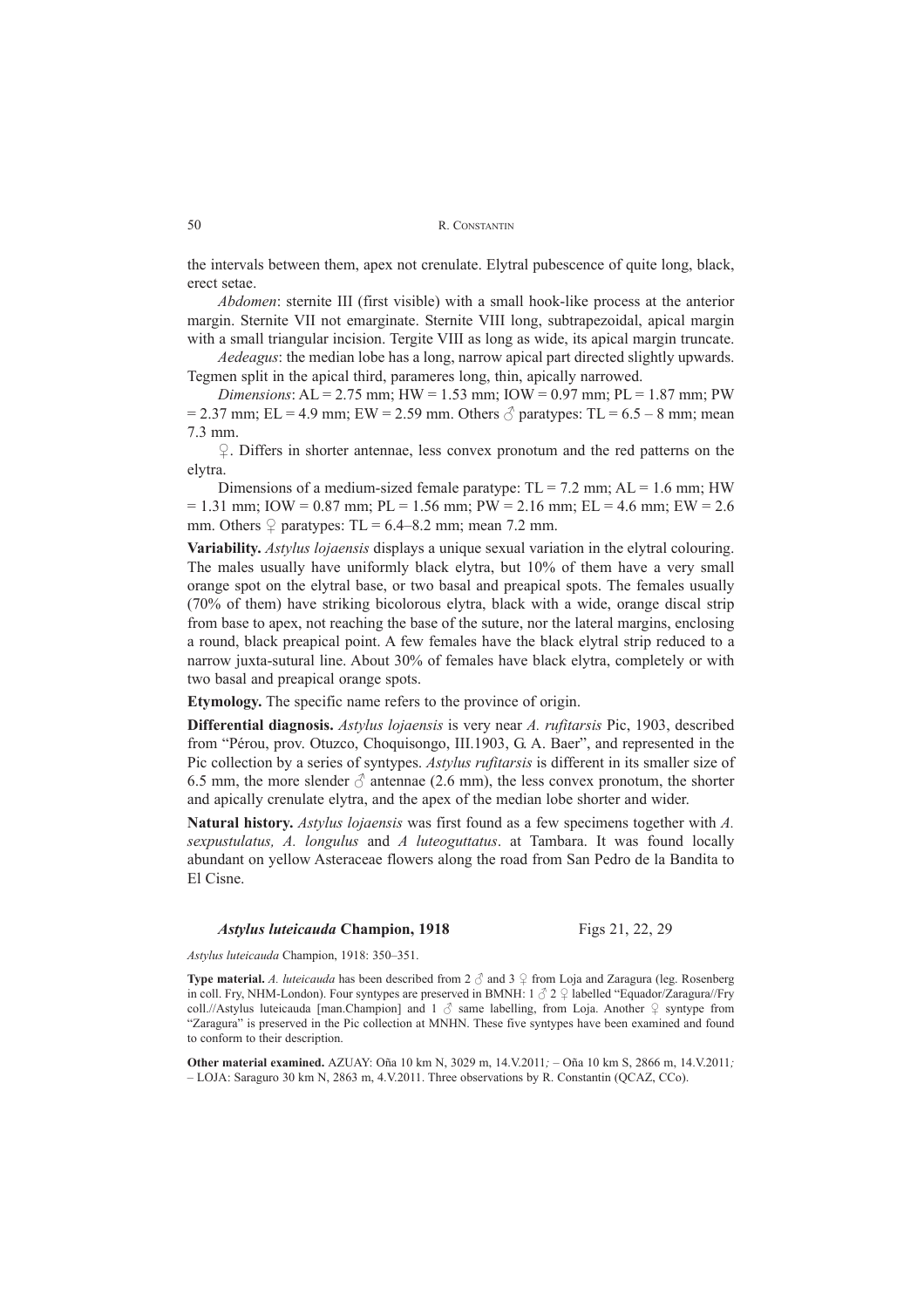**Taxonomic remarks.** *Astylus luteicauda* belongs to the *Astylus bourgeoisi* group, together with *A. luteoguttatus*, *A. sexpustulatus*, and *A. sexpustulatus* which share stout, short antennae, elytral pubescence of short, dense setae mixed with longer black bristles, and deep elytral punctures. *A. luteicauda* differs in small body size, its unique colour pattern and the characteristic male genital armature. No great variability was observed; in particular, the extension of the orange patch on the apical fifth of the elytra is a consistent character.

**Natural history.** *Astylus luteicauda* was observed on only a narrow area of paramos alongside the road from Cuenca to Saraguro. Sometime abundant, the adults of both sexes were visiting flowers in bushy paramos with a low covering of vegetation, mainly the low yellow flowers of Asteraceae, some nearly at ground level, others on high bushes of Ericaceae. Unlike most other *Astylus*, *A. luteicauda* appears to have a limited distributional area.

## *Astylus luteoguttatus* Champion, 1918 Figs 17, 18, 30

*Astylus luteoguttatus* Champion, 1918: 349–350.

**Type material.** *Astylus luteoguttatus* Champion was described on the basis of a series of fifteen synytypes from Ecuador: Loja, Macas, and Peru, this latter country without defined locality. These syntypes are preserved in BMNH; they have been examined and conform to their descriptions. The male specimen from Macas is labelled by Champion as a non-formalised holotype. The series appears homogeneous, and a dissected male from Peru is identical with the specimens from Loja

**Other material examined.** ECUADOR: TUNGURUHUA: "Santa Inez (Ecuad.) R. Haensch", near Baños, col. Pic (MNHN); – CHIMBORAZO: 10 km NE Pallatanga, 1°57′S-78°55′W, 2471 m, 10.V.2009; – Alausi, 2800 m, 25.II.1996, leg. *Hornburg & Krause*; – Taxan, paramos, 2°09′S-78°48′W, 2920 m, 24.IV.2009; – Chunchi 5 km N, 2303 m, 15.V.2011; – CAÑAR: Zhud 1 km N, 2958 m, 6 et 16.V.2010; – AZUAY: PN Cajas 15 km W, 12 km NW Molleturo, 2°42′S-79°27′W, 2076 m, 9.V.2009; – 37 km N Oña, La Tinajilla n. La Reina de la Paz, 3°10′S-79°0′W, 3242 m; – LOJA: Loja, VI.1986, *G. Onore* (QCAZ); Nambacola, 1800 m, 20.II.1995, *G. Onore* (QCAZ); – 30 km W Catamayo, road to Tambara, 3°58′S-79°32′W, 1976 m, 3.V.2009, 2  $\beta$  4 °; – Catacocha 20 km NE, camino de Tambara, 1985 m, 8.V.2011; – Catacocha 25 km NE, camino de Santiago, 2264 m, 8.V.2011; – El Cisne 1 km S, 3°51′S-79°26′W, 2437 m, 10.V.2010, *idem*, 6.V.2011; – 40 km S Zaruma, windy crest near Zambi, 3°57′S-79°3′W, 2085 m, 12.V.2010; – Utuana 3km NW, 4°21′S-79°43′W, 2266 m, 14.V.2010; – PERU: CAJAMARCA, Baños del Inca, 25.III.1987, 3 ♂ 2 ♀, *F. Astholm* (QCAZ, CCo)

**Taxonomic remarks.** *Astylus luteoguttatus* is found in the same environment as *Astylus bourgeoisi* and the two can easily be confused. In the most characteristic specimens, *A. luteoguttatus* differs from *A. bourgeoisi* in more slender body, more elongate head, more triangularly acuminate elytra, shallower punctation of the elytra, less convex elytra, and deep blue elytral colouring, while *A. bourgeoisi* is more bronze-green, with a thinner apex of the median lobe. They were never found together and *A. luteoguttatus* is distributed from Tunguruhua province to the Peruvian border. In Peru, Banos del Inca, south of Cajamarca, is a documented locality, with identification including examination of the male genitalia.

**Natural history.** *Astylus luteoguttatus* lives in the paramos, and is found between 2000 m. and 3200 m. Often common alongside roads, mainly on Asteraceae, it was never found at ground level. Sometimes found in great quantities; at Molleturo, *A. luteoguttatus* was seen in thousands on nearly every piece of high flowering vegetation growing on disturbed ground near cultivation.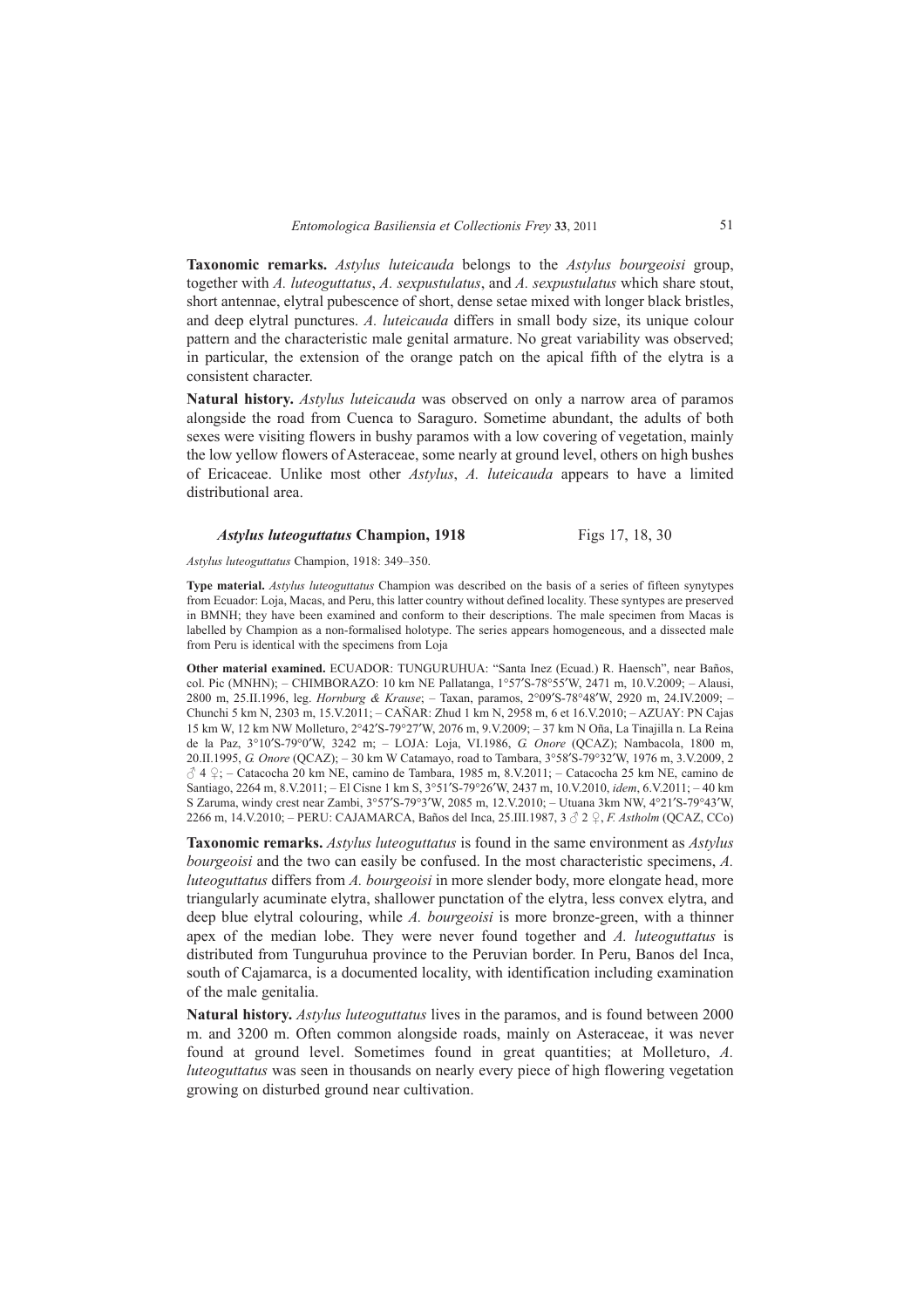```
R. CONSTANTIN
```
## *Astylus moreti* **sp.nov.** Figs 3, 11, 12, 29

**Type material.** Holotype ♂ "Azuay: Nudo Las Cajas, accès est, 3678, m, 8.IV.1985, *P. Moret*. One paratype ♂: "Azuay, Cajas, XI.1988, *G. Onore*, QCAZ I: 77663". Holotype deposited in MNHN. Paratype preserved in QCAZ at Quito.

**Description.** Holotype  $\Diamond$ . Length 9 mm. Body, legs and abdomen black with light bluish tint. Antennae brown, base and the posterior face of antennomeres II–IV orange-yellow. Head, pronotum and elytra bluish-black with bright metallic blue reflection. Five small, orange spots on each elytron: an elongate spot at the centre of the base, a narrow marginal strip under the humeral calus, two antemedian discal and marginal spots, a postmedian marginal spot and a preapical discal spot.

*Head* short, transverse, the genae laterally half eye-width. Frons lustrous, slightly convex, finely and densely punctate, the points equal to the intervals between them. Antennae not very long, antennomeres IV–VI triangular, VII 1.22× longer than wide, the following subparallel. Maxillar and labial palpi reduced, the last maxillar palpomere 1.4× longer than wide.

*Pronotum* transverse,  $1.5 \times$  wider than long, feebly convex, lustrous, thinly punctate, the points  $2-3\times$  smaller than the intervals between them. Sides equally rounded, shortly reflexed.

*Elytra* moderately elongate, convex, dilated in the middle,  $2 \times$  longer than width together, lustrous, deeply punctate, the points larger than the convex intervals between them. Humeral calus well marked, short. Elytral apex prolonged with a short point, not crenulate. Pronotal and elytral pubescence of long, black, erect setae. Tarsi relatively short. Apterous.

*Abdomen*: sternite III (first visible) with a very small hook-like process at the anterior margin. Sternite VII with large median apical emargination. Sternite VIII triangular, apical margin shortly and triangularly incised. Tergite VIII elongate, apical margin rounded.

*Aedeagus*: Tegmen split in the apical quarter, parameres thin, outlying, enlarged at their tips. Median lobe sharply narrowed apically, summit roundly widened .

*Dimensions*. Holotype  $\Diamond$ : AL = 3.13 mm; HW = 1.76 mm; IOW = 1.27 mm; PL = 1.96 mm; PW = 2.93 mm; EL = 6.36 mm; EW = 3.3 mm. Paratype  $\Diamond$ : TL = 9.4 mm; AL  $= 3.1$  mm; HW  $= 1.81$  mm; IOW  $= 1.31$  mm; PL  $= 2.03$  mm; PW  $= 3$  mm; EL  $= 6.3$  mm;  $EW = 3.2$  mm.

**Etymology.** Respectfully dedicated to its discoverer, the French entomologist Pierre Moret, a renowned taxonomist and ecologist of the Carabidae of the Ecuadorian paramos.

**Differential diagnosis.** *Astylus moreti* is unique among Ecuadorian species in its apterism. Its general characters are shared with *A. bourgeoisi*, a winged species, less convex, more densely pubescent and with different male genitalia. CHAMPION (1918) described another apterous species from Chanchamayo, Peru, *Astylus convexus*, very different in shorter body, normal-sized palpi, reduced humeral cali, and black elytra striped with yellow.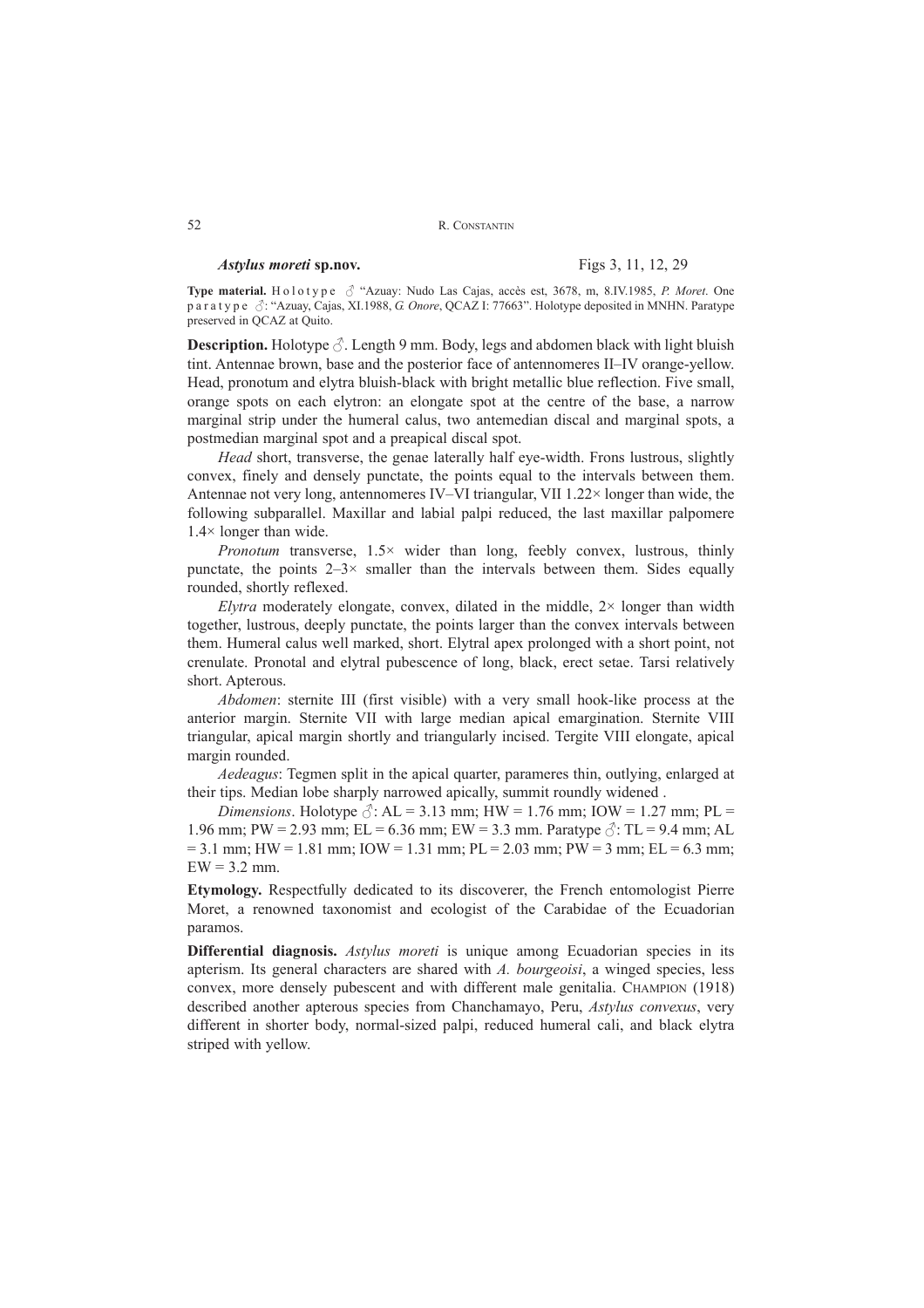**Natural history.** The two specimens were found 25 km NW of Cuenca, *ca*. 2°47′S-79°12′W, under stones in the upper paramos. Quite rare, not found in the course of two visits to the type-locality in which *Astylus bourgeoisi* had been observed.

**A note on apterism among the soft-bodied beetles.** Apterism is a evolutionary character that is frequent in many groups of Cantharidae, Malachiidae, Dasytidae and Melyridae. Its emergence is commonly bound to ecological conditions at high elevations, but is sometimes related to the windy or dry conditions pertaining in coastal habitats as well. In the case of *Astylus moreti*, high elevation may be the main factor, although winged specimens of other species, *A. bonplandi* and *A. bourgeoisi* have been found up to 3800–4000 m. It is worthy of note that this apterous *Astylus* has reduced palpi, but no reduction of the humeral cali.

## *Astylus nigrolimbatus* Champion, 1918 Figs 9, 10, 30

*Astylus nigrolimbatus* Champion, 1918: 346–347.

**Type material.** Described on the basis of five specimens collected in Ecuador and Peru but lacking detailed localities. These syntypes (four preserved at BMNH and one presented by G.C. Champion to M. Pic in MNHN) have been verified and conform to their description.

**Other material examined.** ECUADOR. MORONA-SANTIAGO: Sigsig, 15 km S, 2790 m, 15.XI.2006; – AZUAY: Gualaceo-Mendez km 13, 3030 m, 28.VII.1985, *P. Moret*; – LOJA: "env. de Loja, Equateur", coll. Pic (MNHN); – Loja 14 km E, paramos, 3°59′S-79°09′W, 2713 m, 18.XI.2006; – Loja 20 km S, paramos, 3°52′S-79°16′W, 2670 m, 7.V.2009; – Loja 20 km N, 13.05.2011; – Amaluza, carretera de las lagunillas, 2850 m, 10.05.2011; – *idem*, 3060 m, 12.05.2011. Unless otherwise specified, collection was made by the author.

**Taxonomic remarks.** *Astylus nigrolimbatus* is very close to *A. bonplandi*. The distinguishing characters of *A. nigrolimbatus* include smaller size, shape of the last tergite and sternite, and very different male genitalia. The colour pattern of the two species is nearly identical and they are easily confused in the field. The continued black elytral margin from shoulder to apex is a useful and consistent identification character.

The distribution appears quite restricted, from Azuay province to the Peruvian border. No precise locality is currently known from Peru.

**Natural history.** *A. nigrolimbatus* lives on the upper paramos, at elevations between 2700 m and 3000 m, and was often found together with *Astylus bonplandi*.

However, *A. nigrolimbatus* appears to be a pollen eater on flowering bushes, mainly Asteraceae, and also eats the external cuticle of plants, as can be seen on examination of the hind-gut. They are found by beating vegetation, not on the ground.

## *Astylus pallipes* Kirsch, 1889 Figs 15, 16, 29

*Astylus pallipes* Kirsch, 1889: 11, plate 1 Fig. 22.

= *Astylus mutatus* Pic, 1919, MEE 31: 20., **syn.nov.**

= *A. mutatus* var. *subseparatus* Pic, 1920: 2, **syn.nov.**

**Type material.** Described by KIRSCH (1889) on the basis of specimens collected by A. Stübel at Loma de Canamballo in Imbabura province in Ecuador. The type-locality [Cananvalle, 0°0′N-78°11′W] is 5 km SW of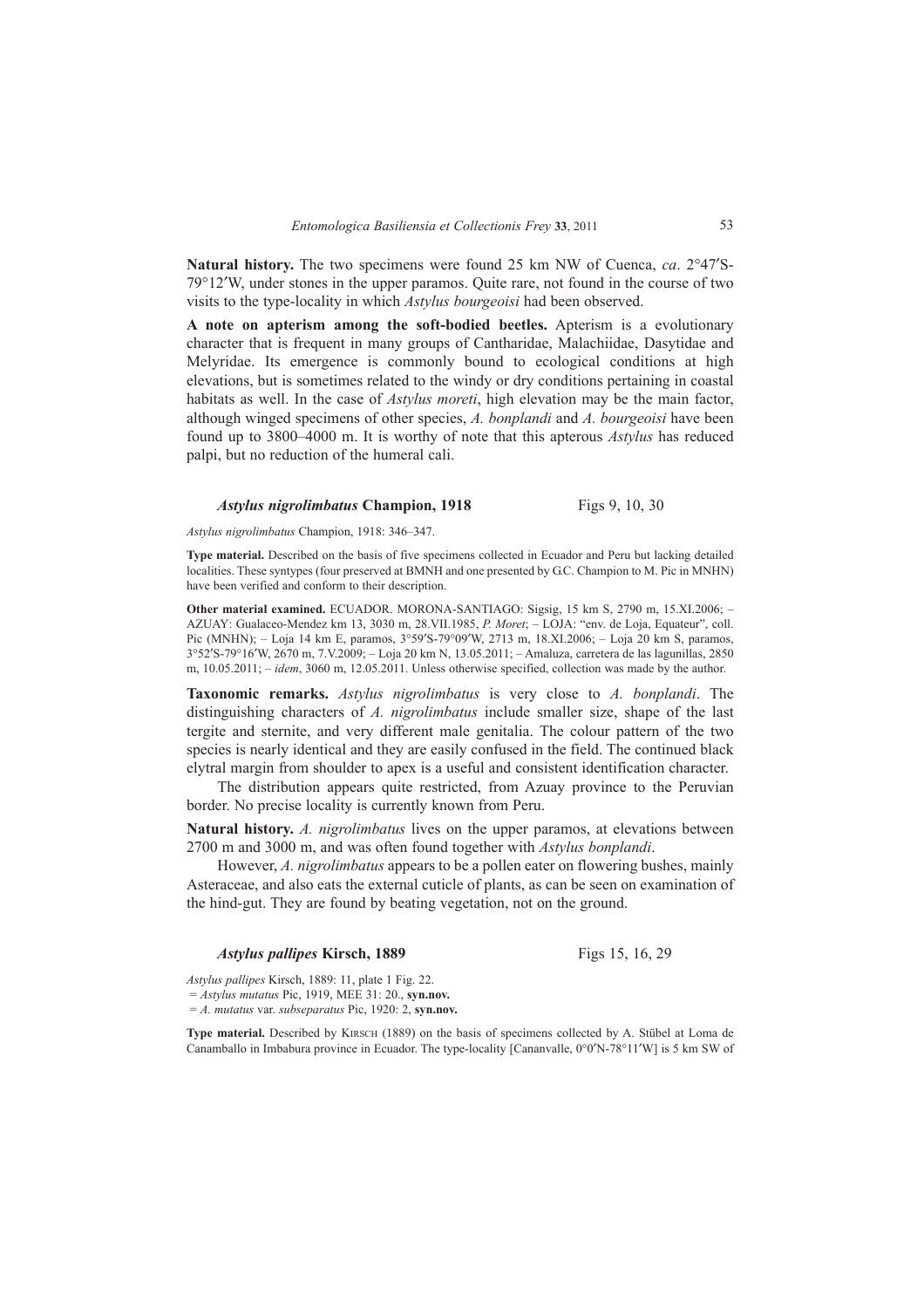Cayambe. No type specimen was found in MNHUB, nor in MTD, but the species is well defined and the figure by Kirsch is accurate. BOURGEOIS (1911) examined specimens collected by P. Rivet at Pinnllar, 2875 m (20 km N of Ibarra) and Casitagua, 3500 m. (0°1′S-78°27′W, 10 km N of Quito).

*Astylus mutatus* Pic, 1919 was defined on the basis of difference with a Peruvian specimen wrongly identified as *Astylus pallipes* by Bourgeois. The Pic collection contains one syntype labelled "Muséum Paris / Equateur / Pinnlar / 2900 m d'alt; / P. Rivet 1903 (printed) // type // mutatus Pic (both handwritten by Pic)". It is strictly identical to, and a synonym of, *A. pallipes* Kirsch.

*Astylus mutatus* var. *subseparatus* Pic, 1920, has two syntypes in the Pic collection, with the same label from "Pinnlar"; it too is a synonym of *A. pallipes*.

*Astylus pallipes* var. *postconfluens* Pic 1940 is represented in the Pic collection by a syntype from "Madre de Dios'' in southern Peru. It differs from typical *A. pallipes* in smaller size and dark coloration and may be reassigned to another species.

**Other material examined.** CARCHI: Pimampiro, *G. Onore* (QCAZ); – Mira 5 km S, 0°32′N-78°02′W, 2127 m, 7.XII.2007, *R. Constantin* (CCo); – "Muséum Paris, Equateur, Pinnllar, P. Rivet 1903 (imp. vert)", coll. Pic (MNHN); – IMBABURA: Atrio monumente al Angel Gabriel, 2421 m, 22.IV.2001, *G. Tapia & G. Onore* (QCAZ); – Balneario de Chabimbiro, 0°27′17″-78.13′42″, 2600m, 28.V.2005, *F. Maza* (QCAZ); – Chota, 4.IV.1985, *L. Coloma* (QCAZ); – Ibarra-Tulcan km 5, 2250 m, 1.V.1986, *P. Moret* (CCo); – GUAYAS: La Rinconada, 11 m, 1°24′31″-80°47′32″, 2.XI.2006, *J. Mezia* (QCAZ); – NAPO: Puerto Napo; Archidona (QCAZ); MORONA-SANTIAGO: Macas, V.1985, *G. Onore* (QCAZ); – PICHINCHA: Calderon, Checa, Cumbaya, Endesa, Guapulo, Guayllabamba, Nayon, Pintag, Pomasqui, Puembo, Quito, Sangolqui, San José de Minas, Tandapi, Tumbaco, Yaruqui (all collected by the P.U.C.E. students and preserved at QCAZ; – Quito, Guapulo, 2650m, 18.V.1986, *P. Moret* (CCo).

**Natural history.** *Astylus pallipes* is distributed over a large area to the north of Quito. It lives in less elevated localities than the other species, on the flowers of low vegetation in badlands and on disturbed ground. However, in 1987 Pierre Moret (pers. comm.) observed that the localities of *A. pallipes* near to Quito, like Guapulo, are under 2800 m and more arid, while *A. bourgeoisi* was found in more humid places, at higher elevations over 2800 m. Its tolerance to low altitude is corroborated by single findings on the coast and in the Oriente.

## *Astylus rubripennis* **(Latreille, 1811)** Figs 1, 5, 6, 29

*Dasytes rubripennis* Latreille, 1811: 178-179 + plate 17, figs 3 & 4.

**Type material.** *Dasytes rubripennis* Latreille, 1811 was described from a series of specimens collected by Aimé Bonpland and Alexander von Humbolt at "Jaen de Bracamorras", a locality in what was Cajamarca province, northern Peru, now Bracamoras, 5°42′S-78°47′W. The original publication by LATREILLE (1811) describes (1) a form with a predominance of red marks (figure 3) and (2) a dark form (figure 4). These were later found to be two separate species.

According to one of the classics on the history of entomological collections (HORN *et al.* 1990), Latreille's collection was acquired by Comte Dejean, the Malacodermata from which later passed into the possession of Marquis François de Brème and are now preserved in the Regional Museum of Natural Sciences in Torino. In the course of patient research conducted by Dr. Luca Picciau, Di Breme's collection of *Astylus* was photographed and the Latreille type material was found, together with additional specimens collected in Colombia. Unfortunately, Dejean named several Colombian specimens "*Astylus rubripennis*". These are very different from the two specimens figured by Latreille and are certainly *Astylus coeruleotinctus*, described later by CHAMPION (1918). On the other hand, Dejean separated off the two specimens originally mentioned by Latreille. They are overlaying with a green label written by Dejean that reads: "Dasytes bonplandi mihi / rubripennis var. Latreille / h. in Perou ....D. Bonpland"*.*

The binomial *Dasytes bonplandi* Dejean, although published in DEJEAN (1833), was neither properly described nor used by any subsequent author. Later, ERICHSON (1847) described *Astylus bonplandi* as a new species, with a reference to figure 4 in LATREILLE (1811, plate 17). These two syntypes are of same species.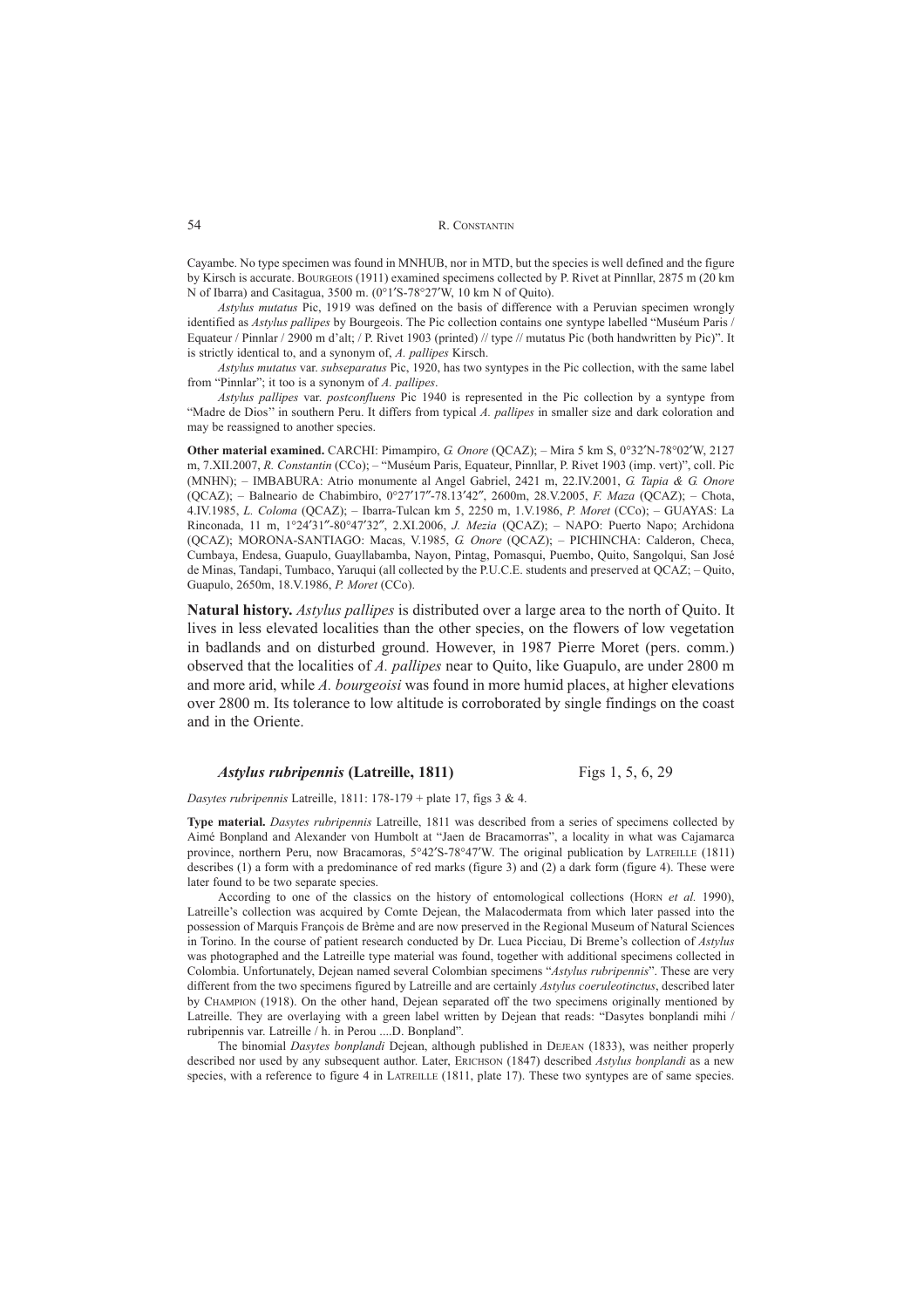

**Figs 29–30.** Distribution of the genus *Astylus* in Ecuador.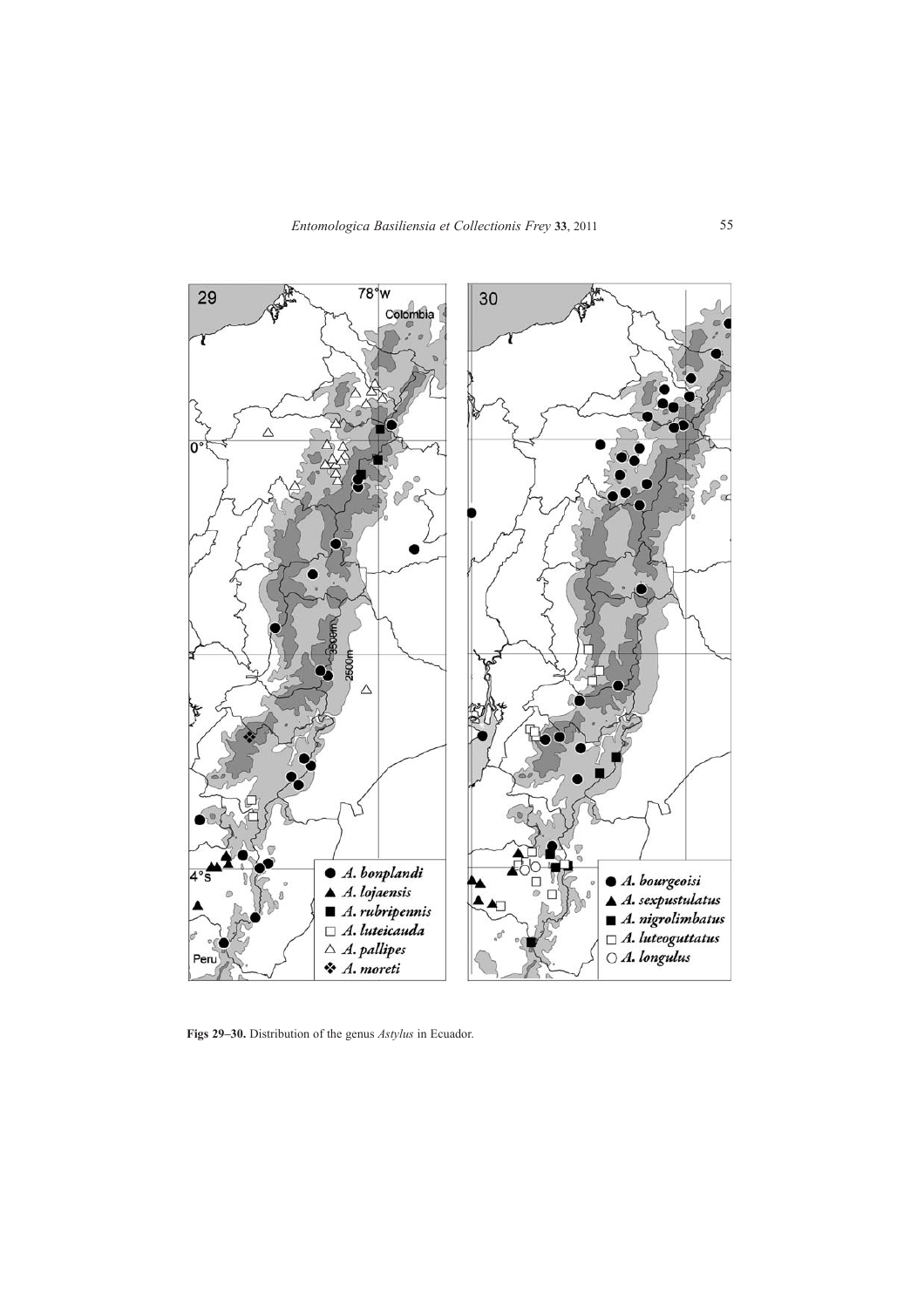The specimen placed on the right is labelled "Nov Grena" (writen on green, 3×7-mm paper) and matches Latreille's figure 3 perfectly. I designate this specimen as the lectotype of *Dasytes rubripennis* Latreille, 1811. The actual place of origin of the specimen may be "Nova Grenada", the former name of Colombia .

**Other material examined.** COLOMBIA: 2  $\delta$  labelled "Columb. /44 - 21//Astylus rubripennis Latr.//v. near rubripennis Latr. fig. 3 [both handwritten by Champion]", BMNH; – "Colombie, Popayan, Abbé Gaujon, 1899", 7 ex, coll. R. Oberthür, MNHN; – "Colombie, coll Oberthür", 1 ♀, MNHN. – ECUADOR, PICHINCHA: Cayambe NE, laguna San Marcos, 3500-3600 m, 16.IX.1984, 3 ♂ 4 ♀, *P. Moret* (CCo); – San Marcos, , 3100 m, 17.II.1995, 3 ♂, *J. Freile*, QCAZ; – San Marcos, 17.V.1995, 2 ♂ 1 ♀, *X. Cisneros*, QCAZ; – Cayambe 20 km NE, laguna San Marcos, 3457 m, 0°06′N-77°58′W, 19.V.2011, 1 ♀, *R.Constantin* (CCo); – Quito, Parque Metropolitano, 2810m, 0°11′22″S-78°29′38″W, 29. IV.2006, 2 ♂, *G. Ramon*, QCAZ; – NAPO: via Baeza, IX.1983, 1 ♂, *A. Salazar*; QCAZ; – Oyacachi, 3000 m, 31.III.1988, 1 ♀, *F. Campos*, QCAZ.

**Additional description.** Lectotype ♂. Length 13 mm. Body, legs and abdomen black with faint bluish sheen. Antennae black, the posterior face of the first four joints partly fulvous. Elytra reddish-orange, with a large basal black patch covering the humeral calus, posteriorly angulate, enclosing an oblong basal reddish patch and a large, round, postmedian black patch; suture, apex and the apical half of the lateral margin black.

*Head* feebly rostrate, the eyes rather short, convex, laterally 1.5× longer than genae. Frons and vertex depressed, lustrous, finely punctate, the points as large as the intervals between them. Antennae slender, antennomeres II–IV triangular, narrow, VII 1.9× longer than wide, VIII–X subrectangular.

*Pronotum* 1.45× wider than long, weakly convex, smooth, finely and densely punctate, the points as large as the intervals between them. Sides rounded, more narrowed anteriorly than posteriorly; narrow dimple in front of the basal angles. Cephalic, pronotal and leg pubescence of very long, thin, dense, black setae.

*Elytra* elongate, parallel,  $2 \times$  longer than width together, slightly convex, suture slightly elevated, apex non-crenulate. Elytral punctation dense, shallow, the points wider than the intervals between them. Elytral pubescence distinctive in the contrast between a large reddish surface which is smooth and nearly hairless, while the external half of the black patches is covered with a thick, mat-like pubescence of short, dense, erect black bristles.

*Abdomen*: sternite III (first visible) with a small hook-like process. Apical margin of sternite VIII with large rounded emargination. Sternite VIII elongate, subtrapezoidal, the apical margin deeply incised. Tergite VIII elongate, the apical margin truncate.

*Aedeagus*: median lobe gradually narrowing and slightly curved at the tip. Tegmen split in the apical quarter; parameres stout, obliquely truncate at apex.

*Dimensions*: AL = 5.2 mm; HW = 2.5 mm; IOW = 1.65 mm; PL = 2.65 mm; PW = 3.8 mm; EL = 9.5 mm; EW = 4.9 mm. Others  $\delta$  specimens: TL = 11.5 - 12.6 mm.

♀ . Differs in shorter antennae, protarsomere V much thinner, sternite VII apically feebly concave.

Dimensions of a medium-sized female specimen:  $TL = 13$  mm;  $AL = 4.1$  mm; HW  $= 2.3$  mm; IOW = 1.7 mm; PL = 2.6 mm; PW = 3.8 mm; EL = 9.7 mm; EW = 5.4 mm. Others  $\varphi$  specimens: TL = 12.1-13.6 mm.

**Differential diagnosis.** It belongs to the *A. bonplandi* group, which also includes *A. coeruleotinctus* and *A. nigrolimbatus* for the depressed body and the long, thin, dense elytral pubescence, but differs in the slender antennae, the pattern of the elytral patches and the genital armature.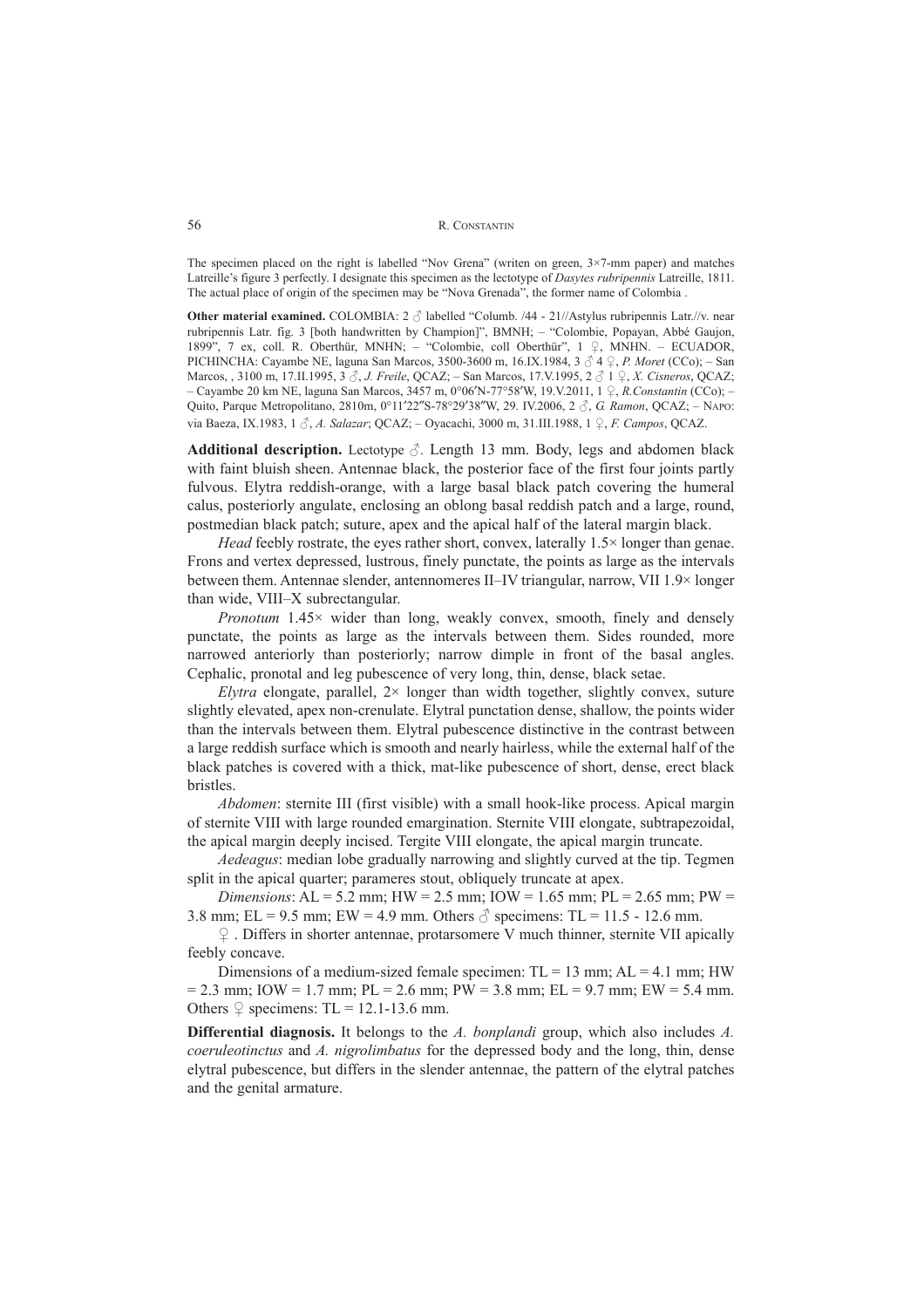**Natural history.** *Astylus rubripennis*, in Ecuador, is established on the upper paramos. At Laguna San Marcos (Pichincha), it lives at an elevation of 3500 m, together with *Astylus bonplandi*. Both were found active on the ground near the western bank of the lake but, during a visit on 19.V.2011, only one female was observed as against hundreds of *A. bonplandi*.

## *Astylus sexpustulatus Champion, 1918* Figs 25, 26, 30

*Astylus sexpustulatus* Champion, 1918: 348–349.

**Type material.** *Astylus sexpustulatus* was described on the basis of a pair of specimens collected by W. Rosenberg. The BMNH preserves the two syntypes labelled "Equator//Fry Coll. 1905.100//Type H.T.//♂//Astylus sexpustulatus Champion" and "Equator//57635//Fry Coll. 1905.100//♀// Astylus sexpustulatus Champion". The male syntype is confirmed as the holotype. Due to the short original description, lacking examination of the male genitalia, an additional description is provided.

**Other material examined.** ECUADOR, LOJA, "Equateur, Loja, *Abbé Gaujon*", coll. Pic, MNHN; – 30 km W Catamayo, road to Tambara, 3°58′S-79°32′W, 1976 m, 3–5.V.2009; – *idem*, 11.V.2010; – *idem*, 08.V.2011; – Catacocha 2 km N, 4°01′S-79°37′W, 1782 m, 11.V.2010; Road Loja-Zaruma, km 85, 1200 m, 12.IV.1985, *P. Moret*; – Road Catamayo to Zaruma, El Rosario, near La Orchidia, 3°51′S-79°33′W, 977 m, 11.V.2011; – Celica 10 km E, 4°08′S-79°55′W, 1500 m, 7.V.2011; – Macara 12 km N, 4°18′S-79°56′W, 1188 m, 9.V.2011; – Sozoranga 3 km E, 4°20′S-79°46′W, 1147–2055 m, 14.V.2010. Unless otherwise specified, collection was made by the author. Specimens preserved in NHMB, QCAZ, MNHN and CCo.

**Additional description.**  $\Diamond$ . Length 6.1 mm. Body, legs and abdomen black with pale bluish sheen. Antennae black, the base of the four first joints narrowly orange-yellow. Head and pronotum greenish-black with bronze-green reflection. Elytra black with blue sheen, with six yellow-orange spots: a large basal patch, a small spot under the humeral calus, two antemedian patches transversely placed near the suture and near the lateral margin, and two postmedian patches arranged as a large, incomplete annulus enclosing a large black spot.

*Head* feebly rostrate, genae laterally shorter than width of the eyes. Eyes elongate. Frons and vertex lustrous, finely punctate. Antennae moderately elongate, antennomere VII 1.46× longer than wide.

*Pronotum* 1.33× wider than long, smooth, very convex, punctation very thin, with points  $2-3\times$  smaller than the intervals between them. Sides thinly bordered, weakly reflexed, rounded, more narrowed anteriorly than posteriorly.

Elytra elongate, parallel,  $1.9 \times$  longer than width together, coarsely punctate, points almost umbilicate, as wide as the intervals between them, apex finely crenulate. Elytral pubescence of long, thick and upright black bristles. Legs elongate, the metatibiae equal to the metatarsi.

*Abdomen*: sternite III (first visible) with a small hook-like process at the anterior margin. Sternite VII with large median apical emargination. Sternite VIII subtrapezoidal, the apical margin triangularly incised. Tergite VIII elongate, apical margin truncate.

*Aedeagus*: the median lobe has a long, thin apex. Tegmen cleft in the apical third, parameres long, thin and apically rounded.

*Dimensions*: AL = 1.97 mm; HW = 1.14 mm; IOW = 0.66 mm; PL = 1.34 mm; PW  $= 1.78$  mm; EL = 4 mm; EW = 2.06 mm. Other  $\beta$  series from Tambara: TL = 6.3–7.1 mm; mean 6.8 mm.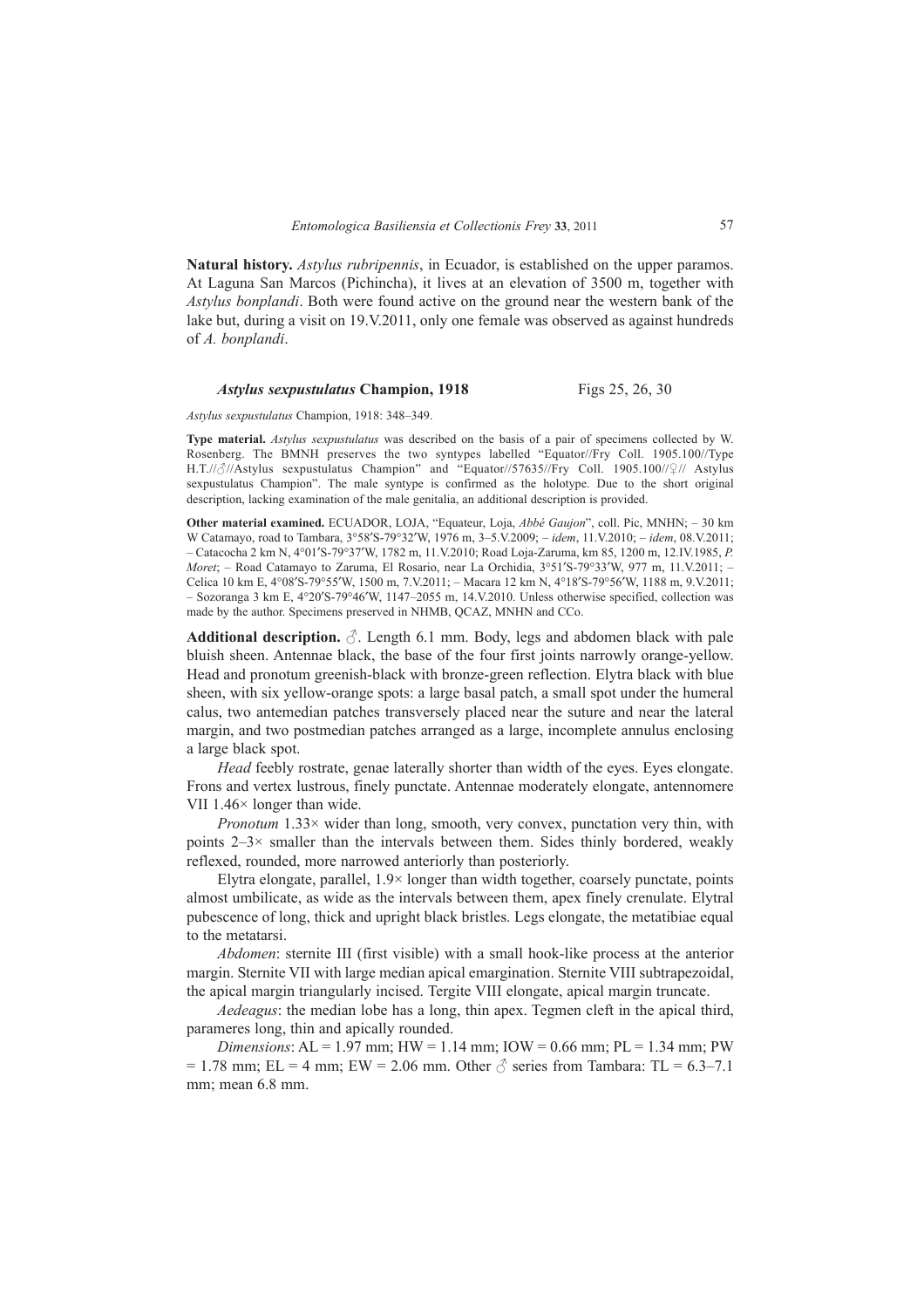♀ . Differs in shorter antennae, antennomere VII as long as wide, sternite VII not emarginate.

Dimensions of a medium-sized female:  $TL = 7.6$  mm;  $AL = 2$  mm;  $HW = 1.1$  mm; IOW = 0.66 mm; PL = 1.5 mm; PW = 2.03 mm; EL = 4.9 mm; EW = 2.56 mm. Other  $\degree$  series: TL = 6.7–8.8 mm; mean 7.5 mm.

**Differential diagnosis.** *Astylus sexpustulatus* belongs to the *A. bourgeoisi* group from which species it differs in smaller size, convex pronotum, the characteristic pattern of the elytral patches, and the median lobe with thin and elongate apex.

**Natural history and vertical distribution.** This species appeared quite common in the verges of the road to Tambara village, foraging on flowering Asteraceae shrubs during the warm part of the day.

It is worth to noting that *Astylus sexpustulatus* is more tolerant of low altitude in the south-west of Loja province. Between the towns of Macara, Zaruma and Catamayo, *A. sexpustulatus* was found from an elevation of 900 m to 1800 m, and between these levels is the only *Astylus* species. From 1800 m to 2000 m, it is found together with *A. sexpustulatus* and *A. lojaensis*. In the 2000–2300-m range, *A. lojaensis* is found together with a few rare *A. longulus*. Over 2200 m, *Astylus luteoguttatus* is often present.

## **Acknowledgements**

I am very grateful to all the curators and staff who welcomed me in their institutions and allowed the loans of type specimens and previously unstudied material, especially the Muséum national d'Histoire Naturelle, Paris (Dr. Thierry Deuve, Dr. Olivier Montreuil, Antoine Mantilleri, Azadeh Taghavian, Dr. Stéphane Boucher); the Natural History Museum, London (Dr. Max Barclay, Beulah Garner); Naturhistorisches Museum, Basel (Dr. Michel Brancucci); Museum für Naturkunde der Humbolt Universität, Berlin (Dr. Manfred Uhlig, Dr Bernd Jäger), Staatlisches Museum für Naturkunde, Stuttgart (Dr. Wolfgang Schawaller, Franz Bretzendorfer); Museum für Tierkunde, Dresden (Olaf Jäger); Museo Regionale di Scienze Naturali, Torino, Italy (Dr. Luca Picciau); and Museo de Zoologia-Invertebrados, of the Pontificia Universidad Católica del Ecuador (QCAZ: Prof. Álvaro Barragán, Dr. Cliff Keile, Florencio Maza, Fernanda Salazar).

It is always a pleasure to express my special thanks to Prof. Giovanni Onore at Quito for his support of my personal field surveys in Ecuador. As also to Prof. A. Barragán, assisted by Emilia Moreno, for his personal commitment in the granting of collecting and export permits. I thank also the Ecuadorian authorities, namely the Ministerio del Ambiente, dirección provincial de Loja, for granting a collecting permit. I am indebted to Dr. Pierre Moret, who put at my disposal his own collections of *Astylus* and his observations on their biology. Some specimens came from private collections and I thank my friends Michael Hornburg, Michael Langer, Hans Mühle.

Finally, I am particularly grateful to Michel Brancucci for his critical reading of the manuscript and advice, while Anthony Long helped with the English language revision. G. Onore and P. Moret kindly improved the Spanish summary, key and toponymy.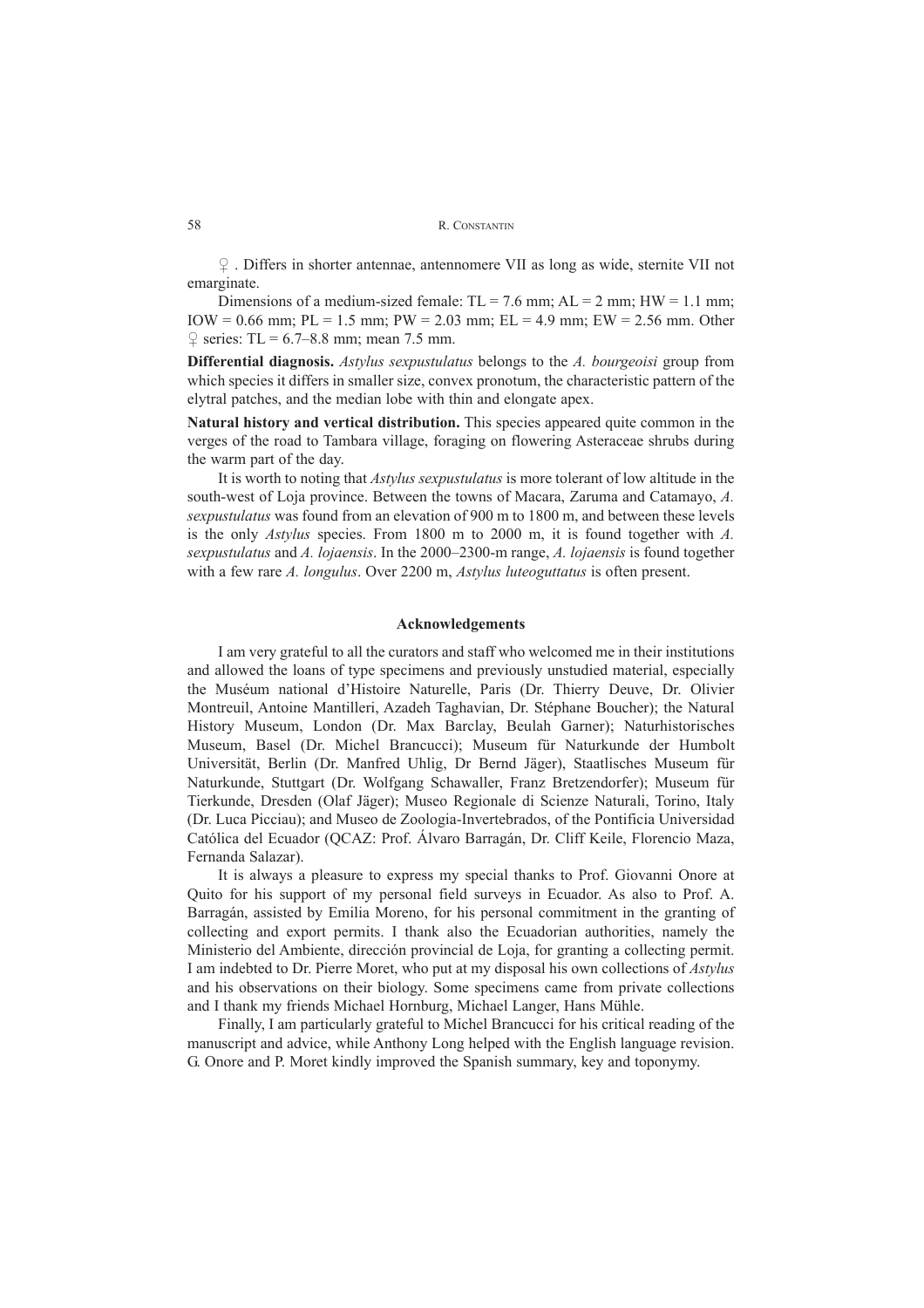#### **Resumen**

Se dan a conocer tres especies nuevas del género neotropical *Astylus* Laporte de Castelnau, 1836, procedentes del Ecuador: *Astylus lojaensis*, sp. nov. (prov. Loja), *Astylus longulus*, sp. nov. (prov. Loja) y *Astylus moreti*, sp. nov. (prov. Azuay). *Astylus curtus* Pic, 1919, *A. peruvianus* Pic, 1919 y *A. punctatus* Pic, 1919 son sinónimos de *A. bonplandi* Erichson, 1847, syn.nov. – *Astylus bourgeoisi* var. *quinquenotatus* Pic, 1920, *Astylus bourgeoisi* var. *trimaculatus* Pic, 1920, *Astylus cribrosus* Pic, 1919 y *Astylus riveti* Bourgeois, 1911 son sinónimos de *A. bourgeoisi* Kirsch, 1889, syn.nov. – *Astylus mutatus* Pic, 1919 y *A. mutatus* var. *subseparatus* Pic, 1920 son sinónimos de *A. pallipes* Kirsch, 1889, syn.nov. Se designan lectotypos para *Astylus rubripennis* (Latreille, 1811) y *A. bonplandi* Erichson, 1847. Se propone une clave dicotómica para identificar las once especies de *Astylus* presentes en el Ecuador, con las fotografías de los adultos de las nuevas especies, así como la ilustración de los carácteres de los genitalia masculinas. Se incluyen nuevos datos faunisticos y mapas de distribución en Ecuador.

## **Clave de las especies ecuatorianas del género** *Astylus*

| 1. | Élitros en su mayor parte negros, o azul negruzco con manchas                                                                                                                                                                                                     |
|----|-------------------------------------------------------------------------------------------------------------------------------------------------------------------------------------------------------------------------------------------------------------------|
| 2. | Alargado. Élitros de color rojo con manchas basales y anteapicales.                                                                                                                                                                                               |
|    | Más corto. Élitros de color naranja-rojo con manchas negras basales,                                                                                                                                                                                              |
| 3. | Margen exterior de los élitros con un borde negro completo. Edeago:                                                                                                                                                                                               |
|    | Margen exterior de los élitros con un borde negro interrumpido en la                                                                                                                                                                                              |
| 4. | Longitud 12-13 mm. Antenas cortas. Pronoto ancho y transverso.<br>Edeago: Lóbulo medio con la punta engrosada en el ápice.                                                                                                                                        |
|    | Longitud 8-10 mm. Antenas delgadas. Pronoto menos transverso.<br>Edeago: lóbulo medio con la punta final paralela (Colombia,                                                                                                                                      |
| 5. | Élitros de color amarillo con un estrecho borde negro marginal y<br>sutural, y dos franjas longitudinales discales negras que no llegan al                                                                                                                        |
| 6. | Élitros de color negro con grandes franjas de color naranja-amarillo,<br>una gran mancha basal desde la sutura hasta el callo humeral, dos<br>manchas discales, mediana y anteapical, formando un anillo<br>incompleto. Pronoto más bien estrecho. Longitud 6 mm. |
|    | Élitros con las manchas naranja-amarillo, reducidas o ausentes.  7.                                                                                                                                                                                               |
|    | Élitoso slaves des . 0.0 cosese más levese que sus heres e nivel de la base .                                                                                                                                                                                     |

7. Élitros alargados, 2,2 veces más largos que anchos a nivel de la base. Machos: antenas largas. Puntuación elitral fina. Forma más bien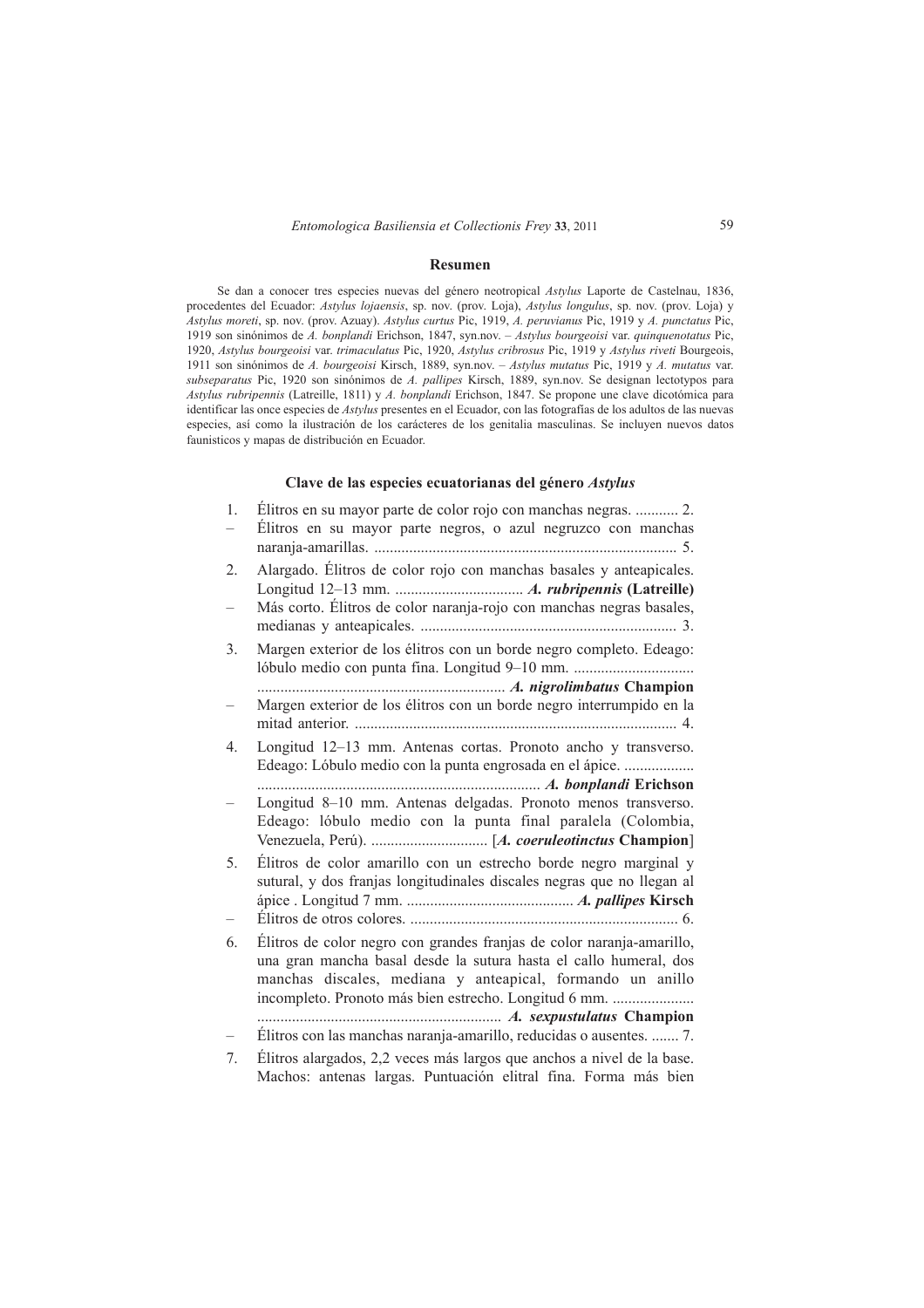|     | estrecha con ápices elitrales agudos. Élitros de color azul metálico con<br>tres o cuatro pequeñas manchas rojas redondas y una pequeña mancha<br>roja redonda bajo el callo humeral. Edeago: lóbulo medio con el ápice<br>Élitros más corto 1,9-2 veces más largos que anchos a nivel de la base.                                                                                                                                                                                                   |
|-----|------------------------------------------------------------------------------------------------------------------------------------------------------------------------------------------------------------------------------------------------------------------------------------------------------------------------------------------------------------------------------------------------------------------------------------------------------------------------------------------------------|
|     |                                                                                                                                                                                                                                                                                                                                                                                                                                                                                                      |
| 8.  | Apteros. Reducción del callo humeral. Élitros fuertemente convexos.                                                                                                                                                                                                                                                                                                                                                                                                                                  |
|     | Especies con alas. Élitros débilmente convexos con el callo humeral                                                                                                                                                                                                                                                                                                                                                                                                                                  |
| 9.  | Tarsos negros. Cuerpo azul-negro. Pronoto ancho y débilmente                                                                                                                                                                                                                                                                                                                                                                                                                                         |
| 10. | Pronoto y élitros convexos. Diferencias de coloración en los sexos.<br>Machos: élitros negros con o sin una pequeña mancha anteapical,<br>hembras con élitros enteramente negros o negros con una amplia franja<br>roja sobre el disco. Ápice del lóbulo medio estrecho, alargado y<br>encurvado dorsalmente. Longitud 6-7 mm.  A. lojaensis nov.sp.<br>Pronoto y élitros menos convexos. Élitros negros con una mancha<br>apical naranja-amarilla. $\delta$ con antenas alargadas. Longitud 5–6 mm. |
|     | Marian Marian A. <i>luteicauda</i> Champion                                                                                                                                                                                                                                                                                                                                                                                                                                                          |
| 11  | Élitros mas cortos y con pubescencia fuerte. Pronoto negro con reflejo<br>verde broncíneo. Élitros broncíneo-negruzco con cinco manchas<br>discales naranja-amarillas y un anillo anteapical interrrumpido.<br>Puntuación elitral profundamente marcada, los puntos tan amplios<br>como sus intervalos. Edeago: Lóbulo medio ligeramente ensanchado<br>antes del ápice, la punta triangular y convexa dorsalmente. Longitud                                                                          |
|     | Élitros bastante estrechos, débilmente pubescentes y con ápices                                                                                                                                                                                                                                                                                                                                                                                                                                      |
|     | élitrales agudos. Élitros de color azul metálico con tres o cuatro                                                                                                                                                                                                                                                                                                                                                                                                                                   |
|     | manchas redondas de color naranja brillante. Élitros con puntuación<br>fina, superficial. Edeago: lóbulo medio con el ápice mas fino,                                                                                                                                                                                                                                                                                                                                                                |
|     |                                                                                                                                                                                                                                                                                                                                                                                                                                                                                                      |
|     |                                                                                                                                                                                                                                                                                                                                                                                                                                                                                                      |